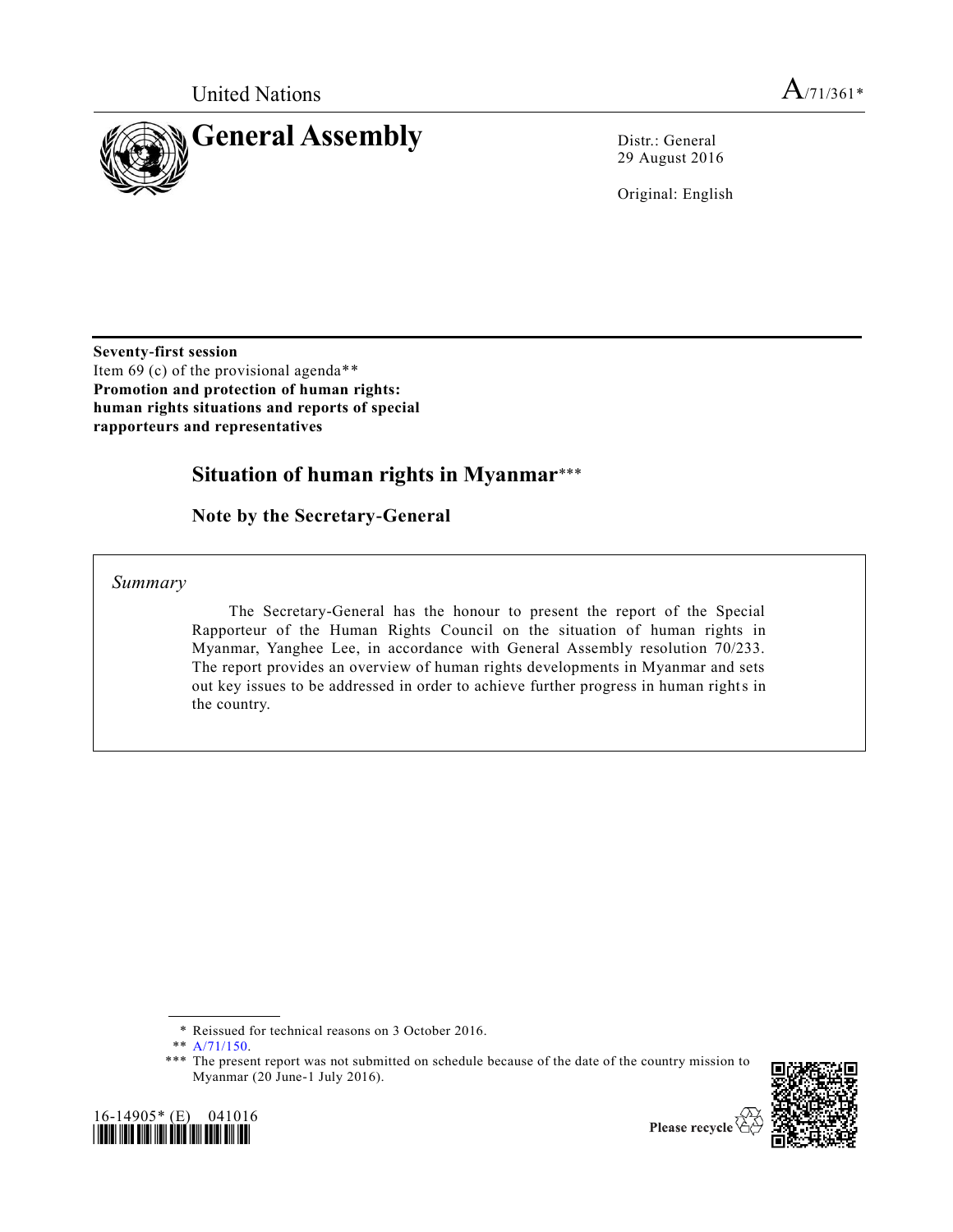# **Report of the Special Rapporteur on the situation of human rights in Myanmar**

## **I. Introduction**

1. The present report, submitted pursuant to Human Rights Council resolution 31/24 and General Assembly resolution 70/233, covers developments in Myanmar since the previous report of the Special Rapporteur on the situation of human rights in Myanmar, Yanghee Lee, to the Council in March 2016 [\(A/HRC/31/71\)](http://undocs.org/A/HRC/31/71). The report reviews progress in implementation of the Special Rapporteur's previous recommendations, including the priority areas identified for the Government's first 100 days in office and the year ahead.

2. The Special Rapporteur conducted her fourth official visit to Myanmar from 20 June to 1 July 2016. Her aim was to make a comprehensive, objective and balanced assessment of the human rights situation since the formation of a new Government in March 2016. The Special Rapporteur expresses her thanks to the Government for its continued cooperation with her mandate. During the 12-day visit, the Special Rapporteur travelled to Kachin, Rakhine and Shan States, as well as Yangon and Nay Pyi Taw. She addressed a range of human rights issues with Union Parliament and State ministers and other stakeholders, including parliamentarians, political, religious and community leaders, civil society representatives, victims of human rights violations and members of the international community,<sup>1</sup> during which she appreciated the candid exchange of views and the frank assessment of remaining human rights challenges.

## **II. Forging human rights in a young democracy**

3. The Special Rapporteur welcomed the holding of general elections in Myanmar in November 2015 as "a new chapter in the country's history".<sup>2</sup> In the elections for the Upper House of the Union Parliament, the National League for Democracy won 135 seats, the Union and Solidarity and Development Party won 11 seats and other parties won 22 seats. In the Lower House, the National League for Democracy won 255 seats, the Union and Solidarity and Development Party won 30 seats and other parties won 38 seats. Elections were postponed in around 600 village tracts (more than in the 2010 elections) because of security concerns.

Despite the largely peaceful atmosphere of the elections and the transition period thereafter, the Special Rapporteur noted that pre-election concerns, namely the disenfranchisement of hundreds of thousands of people, including members of minorities, and the disqualification of many Muslim candidates, as well as restrictions in the exercise of the rights to freedom of expression, peaceful assembly and association, were symptomatic of broader human rights challenges requiring urgent attention.

5. The composition of the new Government was announced on 22 March 2016, with Htin Kyaw inaugurated as President on 30 March 2016. His inaugural address

<sup>&</sup>lt;sup>1</sup> See the annex to the Special Rapporteur's end-of-mission statement for the list of her meetings (www.ohchr.org/en/NewsEvents/Pages/DisplayNews.aspx?NewsID=20224&LangID=E).

<sup>&</sup>lt;sup>2</sup> See www.ohchr.org/EN/NewsEvents/Pages/DisplayNews.aspx?NewsID=16758&LangID=E.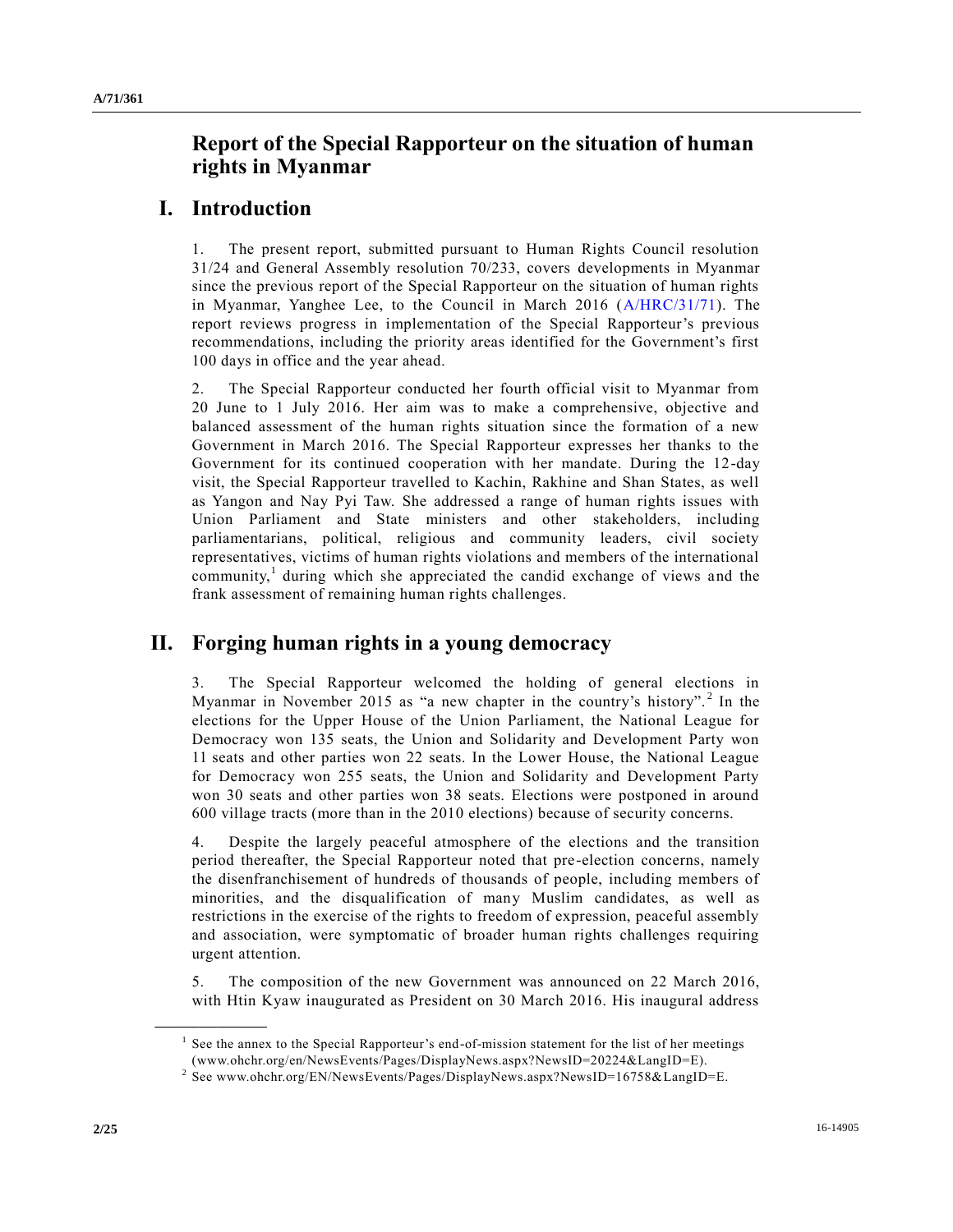outlined national reconciliation, the achievement of internal peace, the creation of a constitution for a democratic federal union, and the improvement of living standards as priorities for the new Government.

6. Aung San Suu Kyi, the only female Cabinet member, was initially given four ministerial portfolios: Foreign Affairs, Office of the President, Education, and Energy and Power. The latter two portfolios were subsequently reassigned. Aung San Suu Kyi was also designated as "State Counsellor", authorized to contact ministries, departments, organizations, associations and individuals in an official capacity. Three ministries, Home Affairs, Defence, and Border Affairs, remain under military control.

7. Upon assuming office on 30 March 2016, various Union ministers announced 100-day plans, although an overarching comprehensive plan for the Government is still lacking. The Special Rapporteur appreciates the fact that these plans are broadly aligned, in many respects, with the priority areas set out in her previous report [\(A/HRC/31/71\)](http://undocs.org/A/HRC/31/71). However, she notes that many plans were not well publicized and most of them were developed with little public consultation. Looking ahead to the development of a longer-term five-year Government plan, she believes that greater involvement of relevant stakeholders, including civil society, is important, particularly in priority-setting and in designing and implementing related programmes.

8. The Special Rapporteur notes that the consolidation of democracy and the creation of a culture of respect for human rights is a complex undertaking requiring political will. Sustained investment in enhancing the functioning, integrity and accountability of State institutions is vital. Human rights principles must underpin this process to ensure more transparent, inclusive, participatory and accountable governance.

9. The Special Rapporteur was encouraged to see a burgeoning understanding of this role and a broad commitment to further reform among her Government interlocutors. She observed, nonetheless, the tensions between a new civilian leadership and a bureaucracy inherited from previous military regimes, often resulting in a duality of policy and approach. She also observed the challenges of trying to enhance democratic governance within an institutional framework that impedes the development of democratic practices and respect for human rights. The resolution of these challenges will require a continuing prioritization of further reforms and further changes in behaviour and mindset.

10. Parliament has a central role in promoting democracy and human rights. In Myanmar's second Parliament since the end of military rule, the National League for Democracy holds a majority of seats, although military representatives continue to hold a bloc of 25 per cent of the seats. The new Speakers and Deputy Speakers of Parliament, whose appointment was announced on 28 January 2016, represent the National League for Democracy, the Union and Solidarity and Development Party and the Arakan National Party. Although more women were elected than in the 2010 elections, they make up just 13 per cent of parliamentarians. The current Parliament also includes over 100 former political prisoners and human rights defenders.

11. In its first session, which ran from February to June 2016, members of Parliament discussed a range of human rights questions, including land confiscations, the teaching of ethnic minority languages in schools, continuing armed conflict in parts of the country and the situation in Rakhine State.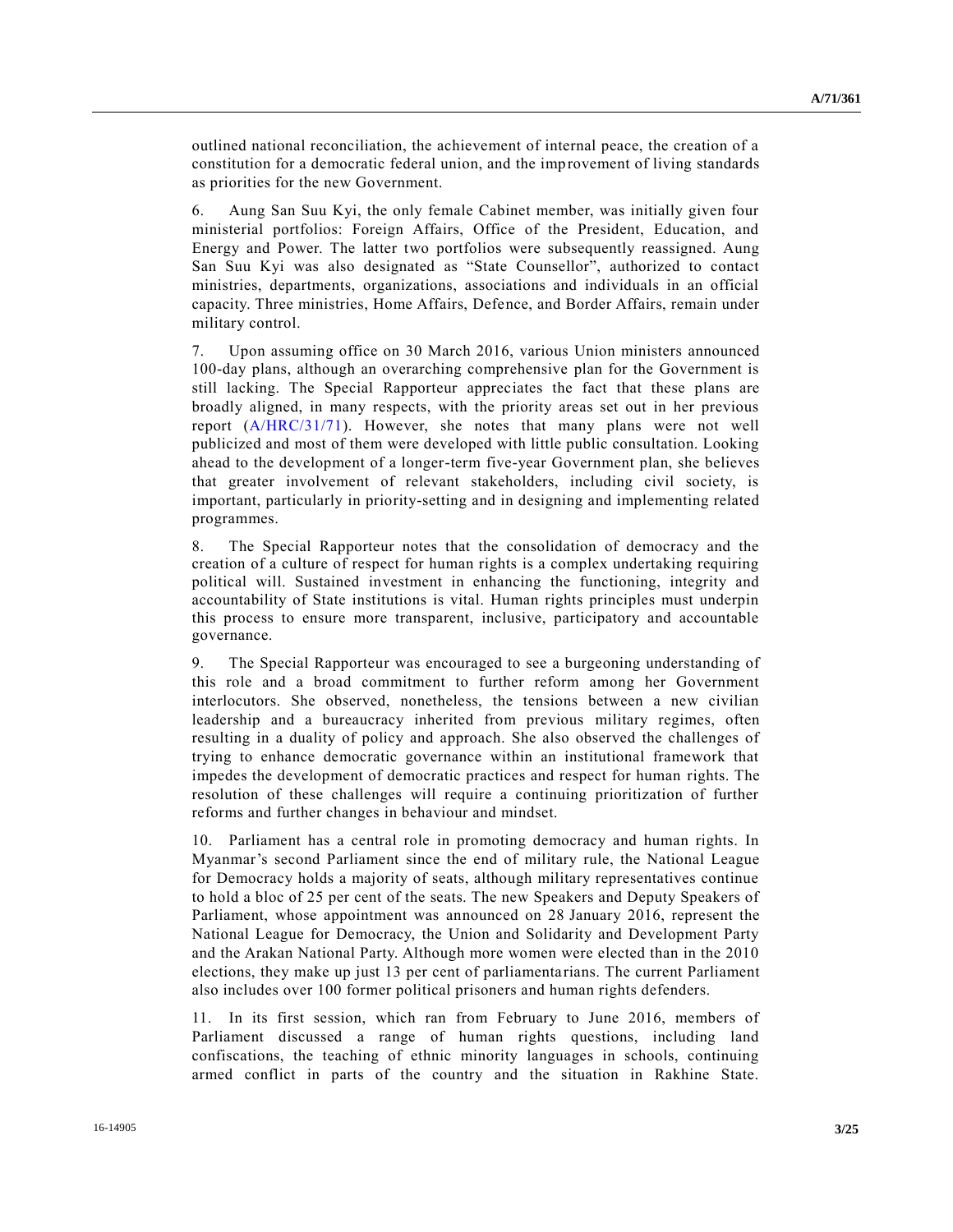Committees were formed, including committees on the rights of women and children and on educational development. Parliament also began to review laws that limit fundamental freedoms and contravene international human rights standards. The second session of Parliament was convened on 25 July.

12. The Special Rapporteur saw a clear need to enhance the capacity and functioning of this young institution and its new members, and she welcomed the understanding among the parliamentarians she met of their important check-andbalance function vis-à-vis the executive branch. She also welcomed the frank assessment of challenges, such as the 25 per cent bloc of parliamentary seats allocated to military representatives, and the lack of a separate professional secretariat (with support currently provided by the General Administrative Department under the Ministry of Home Affairs). To ensure a properly functioning parliamentary culture, the independence of Parliament must be safeguarded and parliamentarians should be able to exercise the right to freedom of speech when discharging their duties.

13. The Special Rapporteur continues closely to follow developments regarding the Myanmar National Human Rights Commission, in view of its important mandate. The Commission has continued its promotional and awareness-raising activities, including a workshop on minority rights organized in cooperation with the Office of the United Nations High Commissioner for Human Rights (OHCHR) in June 2016. The Commission also continued its prison visits and recently addressed issues related to labour rights, forced eviction of squatters, the alleged murder of two individuals by a military officer in Mon State and the alleged rape and murder of two Kachin teachers by members of the Tatmadaw (Myanmar armed forces) in northern Shan State.

14. The National Human Rights Commission was accredited with "B" status by the International Coordinating Committee of National Human Rights Institutions in January 2016. The Subcommittee on Accreditation raised concerns about the Commission's selection and appointment process, financial independence and lack of female representation.<sup>3</sup> In addition, the Subcommittee urged the Commission to "interpret its mandate in a broad, liberal and purposive manner, and promote and protect the human rights of all, including the rights of Rohingya and other minority groups".<sup>3</sup>

15. The Special Rapporteur encourages the full implementation of these recommendations in order to increase compliance with the principles relating to the status of national institutions for the promotion and protection of human rights (the Paris Principles). She urges the Commission to act as an independent and objective human rights advocate and not to shy away from issues deemed sensitive to the Government.

### **A. Ensuring greater respect for the rule of law**

16. The Special Rapporteur welcomes the priority placed by the Government on upholding the rule of law as the foundation for any functioning democracy and on strengthening legal and judicial institutions. Central to this process is the continuing

<sup>3</sup> See http://nhri.ohchr.org/EN/AboutUs/ICCAccreditation/Documents/SCA%20FINAL%20 REPORT%20-%20NOVEMBER%202015-English.pdf, section 2.3.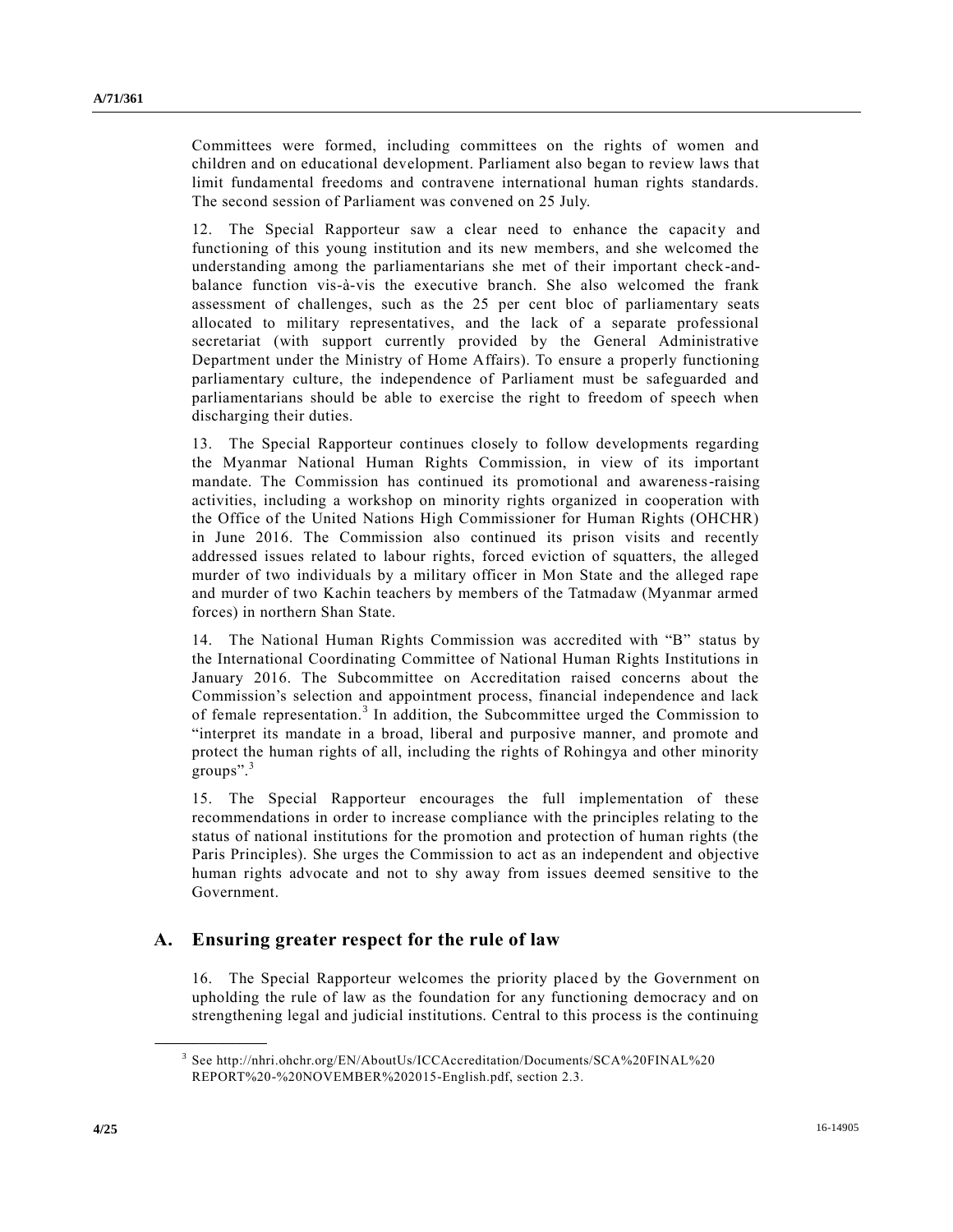reform of legislation, previously identified by successive Special Rapporteurs, which contravenes international human rights standards and limits the full enjoyment of human rights.<sup>4</sup>

17. In this regard, the Special Rapporteur remains concerned about the four laws relating to issues of race and religion adopted in 2015, and again calls for their repeal. She and other special-procedure mandate holders have repeatedly highlighted the discriminatory impact of those laws, particularly on minorities and women, and their lack of compliance with Myanmar's human rights obligations. It is also crucial to bring the Citizenship Law of 1982 into line with international standards, particularly by revising discriminatory provisions that provide for the granting of citizenship on the basis of ethnicity or race.

18. Since delicate relationships are still being forged between key constituencies, the Special Rapporteur is aware that discussions on constitutional reform are politically sensitive. Nevertheless, she believes that further democratic transition and operation of the rule of law in Myanmar will require an amendment of the Constitution of 2008. Continued deliberation of this important issue is needed, particularly within Parliament and by the public.

19. The Special Rapporteur welcomes the progress made on the recommendations of the parliamentary Legal Affairs and Special Cases Assessment Commission to amend 142 laws. In particular, she notes the repeal, in May 2016, of the State Protection Act. She also notes significant improvements to the Peaceful Assembly and Peaceful Procession Law of 2011, including the removal of the requirement for prior permission before organizing a public demonstration. In the current context, only notification of the intent to protest 48 hours in advance is required. Several shortcomings remain, however; notably the retention of criminal penalties, including imprisonment, for failure to provide advance notification. Additionally, spontaneous assemblies are not recognized and not exempted from the prior notification requirement.<sup>5</sup> Furthermore, the law retains unduly burdensome provisions, requiring that information about the speakers, the agenda and slogans to be used during a demonstration be provided in advance.<sup>6</sup> It is to be hoped that those shortcomings can be remedied before the law is formally amended. Similarly, the Special Rapporteur hopes that amendments to the Ward or Village Tract Administration Law of 2012, currently before Parliament, will remove the requirement to register overnight guests and abolish criminal penalties for breaches, as originally proposed.

20. The Special Rapporteur notes that the draft Child Law and the draft Prevention of Violence against Women Law remain pending before the Office of the Attorney General. She welcomes the broad engagement with civil society in their development, but notes that the drafts may be further revised. She therefore renews her call for the retention of specific provisions which would increase Myanmar's compliance with the Convention on the Rights of the Child and the Convention on the Elimination of All Forms of Discrimination against Women. These include provisions on recruitment of children into the armed forces and on the minimum age of criminal responsibility in the draft Child Law. The draft Prevention of Violence against Women Law should contain a comprehensive definition of rape and

 $4$  Se[e A/HRC/31/71,](http://undocs.org/A/HRC/31/71) annex.

<sup>5</sup> [A/HRC/20/27,](http://undocs.org/A/HRC/20/27) paras. 28 and 29.

 $6$  [A/69/398,](http://undocs.org/A/69/398) para. 27.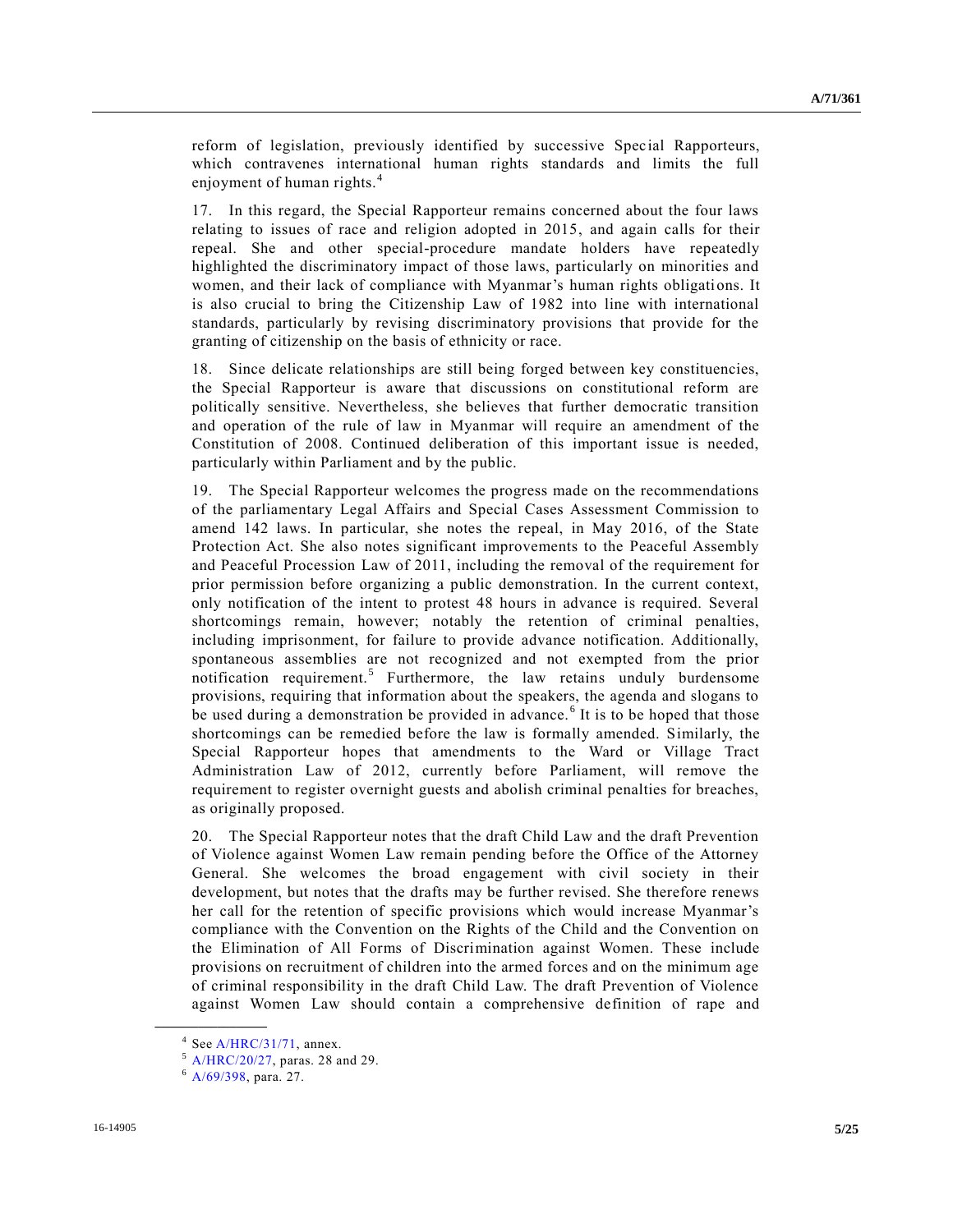provisions against rape and other forms of sexual violence committed by the military, police and uniformed personnel in times of conflict. The Law should also address all forms of gender-based violence, including domestic violence and marital rape, and provide for adequate criminal penalties, including penalties against the military.<sup>7</sup>

21. With a new Government and Parliament backed by a strong mandate, it is the right time for Myanmar to transform its legislation and develop a comprehensive legislative reform programme which will ensure compliance with international human rights standards and provide human rights protection.

22. As highlighted previously, the current legislative process will remain opaque without systematic public consultation on draft laws. Improvements are required, including the establishment of clear timelines for the review of bills and consultation procedures to ensure transparency and adequate engagement by civil society and the public. A vetting mechanism should also be established to ensure that all draft legislation complies with international human rights standards.

### **B. Strengthening judicial institutions**

23. An independent and well-functioning judiciary is essential to the operation of the rule of law. Currently, judicial institutions remain constrained by resource and capacity challenges and face continuing concerns regarding rampant corruption<sup>8</sup> and lack of independence and impartiality. The separation of powers (article 11 of the Constitution of 2008) and judicial independence (article 19) are guaranteed by the 2008 Constitution but are undermined by the control and influence of the executive over the judiciary, particularly in politically sensitive cases.<sup>9</sup>

24. Political and military influence also impedes the ability of lawyers to practise effectively.<sup>9</sup> Lawyers, particularly those involved in politically sensitive cases, continue to face threats and reprisals, including intimidation and legal sanctions. In September 2015, Khin Khin Kyaw, a defence lawyer representing the student protestors in Letpadan township, was charged by the presiding judge under section 228 of the Penal Code (intentionally insulting or interrupting the public servant in judicial proceedings). The Special Rapporteur therefore recommends continuing reform of the Bar Council to ensure that complaints against lawyers are handled by an independent and impartial tribunal with regard to due process and procedural fairness.<sup>10</sup> Additionally, contempt-of-court laws should be reformed to ensure that lawyers cannot be punished for their association with politically sensitive cases.

 $7$  [CEDAW/C/MMR/CO/4-5,](http://undocs.org/CEDAW/C/MMR/CO) para. 27.

<sup>8</sup> See International Bar Association's Human Rights Institute, *The Rule of Law in Myanmar: Challenges and Prospects* (London, 2012) (http://www.ibanet.org/Article/Detail.aspx?Article Uid=c68828b3-9c10-48a7-a1c7-f5d394b63cc9#) and International Commission of Jurists, *Right to Counsel: The Independence of Lawyers in Myanmar* (Geneva, 2013) (http://www.burmalibrary.org/docs16/ICJ-MYANMAR-Right-to-Counsel-en-red.pdf).

<sup>&</sup>lt;sup>9</sup> International Commission of Jurists, "Re: Implementable Action Plans from the ICJ to the new Parliament & Government", 3 May 2016 (http://www.icj.org/wp-content/uploads/2016/06/ Myanmar-Recommendation-to-NLD-Gvt-Advocacy-Analysis-Brief-2016-ENG.pdf).

<sup>&</sup>lt;sup>10</sup> Basic Principles on the Role of Lawyers, article 28 (www.ohchr.org/EN/ProfessionalInterest/ Pages/RoleOfLawyers.aspx).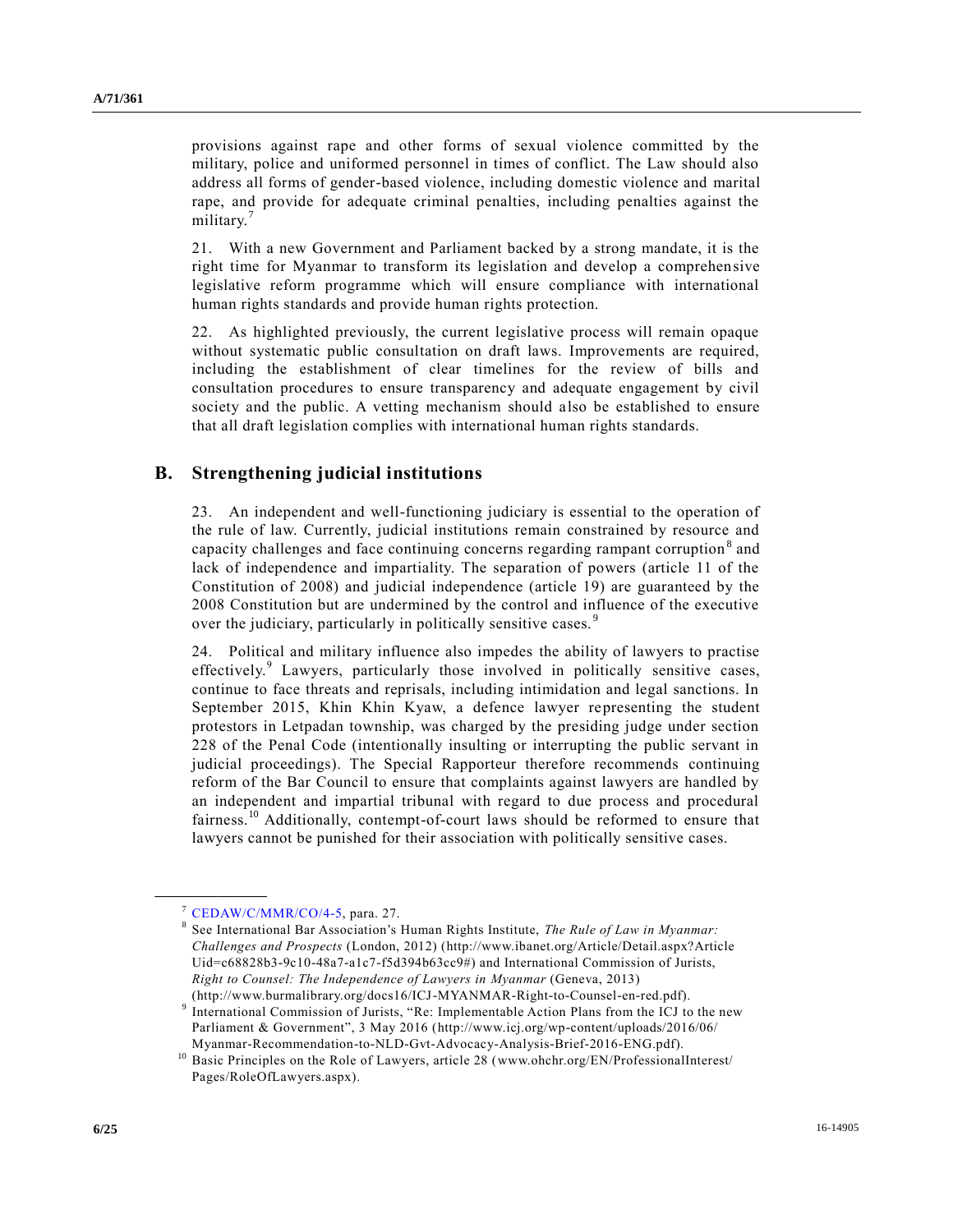25. The Special Rapporteur encourages further steps to strengthen the judiciary, such as measures to reform judicial appointments in line with article 10 of the Basic Principles on the Independence of the Judiciary; creating a judicial appointments committee; creating a specialized, independent body to investigate allegations of judicial corruption; and improving continuing education and training for the judiciary.

### **C. Release, rehabilitation and reintegration of political prisoners**

26. In April 2016, the State Counsellor pledged to work for the release of political prisoners, political activists and students facing trial for cases connected with politics.<sup>11</sup> On 8 April, in the Government's first days in office, around 113 political prisoners were released, including 69 students arrested in connection with the Letpadan protests against the National Education Law in March 2015. The Special Rapporteur publicly welcomed this release.<sup>12</sup> A further 83 political prisoners were released on 17 April, including prominent human rights defenders and land-rights and community activists whose cases had previously been raised by the Special Rapporteur. Those released were pardoned or the charges against them were dropped.

27. In Presidential Order 33/2016 (16 April), it was stated that the releases were intended to bring about national reconciliation. <sup>13</sup> President Htin Kyaw also publicly stated that sustained efforts would be made in the future to prevent those who act legally for political causes or for their own conscience from being imprisoned.<sup>14</sup>

28. The continuing detention of political prisoners clearly shows that the democratic transition is not complete. The Special Rapporteur therefore reiterates the need to release all political prisoners as a priority. In view of the discrepancies in the numbers of remaining political prisoners, a comprehensive review of all cases is needed, based on broad and public consultations with all relevant stakeholders. A formal definition of the term "political prisoner" must also be developed in consultation with all relevant stakeholders, including representatives of civil society, former political prisoners, representatives of the Ministry of Home Affairs, other relevant ministries and the National Human Rights Commission and parliamentarians.

29. The Special Rapporteur reiterates that former political prisoners should not be subject to restrictions that impede their reintegration into society. The majority of the political prisoners released received a presidential commutation of their sentences under section 401 of the Criminal Procedure Code, which gives the President broad powers to return individuals to prison if a condition of their release

<sup>&</sup>lt;sup>11</sup> Myanmar, President's Office, "State Counsellor Daw Aung San Suu Kyi to strive for the granting of presidential pardon to political prisoners, activists, students", 11 April 2016

<sup>(</sup>http://www.president-office.gov.mm/en/?q=briefing-room/news/2016/04/11/id-6238). <sup>12</sup> Office of the United Nations High Commissioner for Human Rights, "Release of political prisoners in Myanmar hailed by UN expert", 12 April 2016 (http://www.ohchr.org/en/ NewsEvents/Pages/DisplayNews.aspx?NewsID=19811&LangID=E).

<sup>13</sup> "Presidential pardon given to 83 prisoners on Myanmar New Year Day of ME 1378", *The Global New Light of Myanmar*, 17 April 2016 (http://www.burmalibrary.org/docs22/17-4-2016.pdf).

<sup>&</sup>lt;sup>14</sup> Myanmar, President's Office, "New year message sent by President U Htin Kyaw to the people on the Myanmar New Year Day", 17 April 2016 (http://www.president-office.gov.mm/en/?q= briefing-room/news/2016/04/17/id-6254).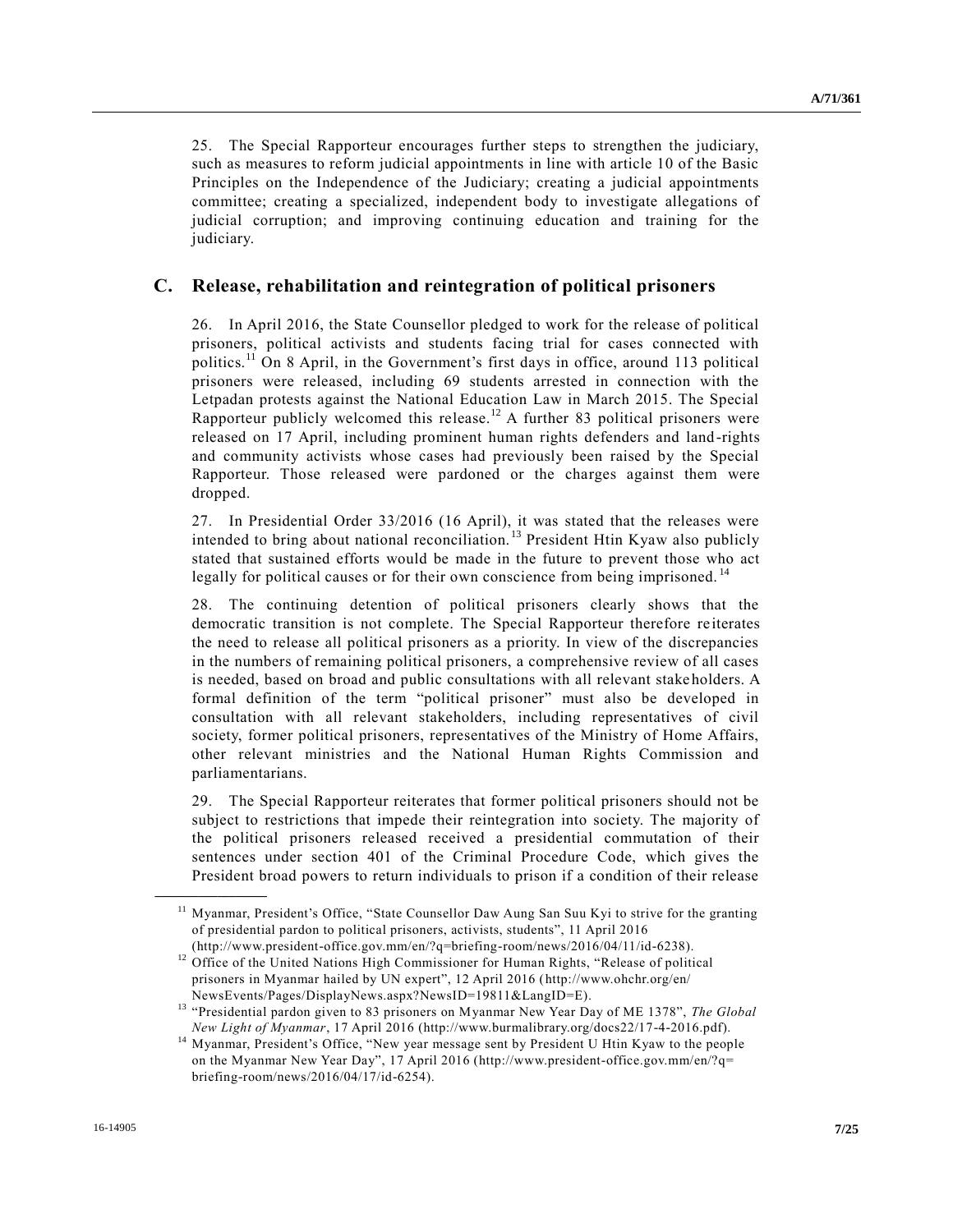is not satisfied. Many released political prisoners are also classified as ex-criminals and face restrictions when trying to acquire passports and professional work licences or enrol in formal university education. Moreover, the support and compensation available are inadequate. Released political prisoners, particularly those who suffered ill-treatment or prolonged periods of solitary confinement, should be given the necessary medical and psychosocial support.

#### **D. Enhancing the democratic space**

30. As the Special Rapporteur has repeatedly stated, the enjoyment of the rights to freedom of expression, association and assembly are essential to democracy in Myanmar. While many people are hopeful that continuing restrictions on these rights will soon be fully lifted, recent incidents are worrying signs that these trends persist.

31. A recent United Nations report highlighted the fact that outdated laws restricting freedom of expression continue to be selectively used to silence the media and civil society,<sup>15</sup> in particular in cases relating to issues deemed politically sensitive or too close to the interests of powerful constituencies, such as the military. As illustrative examples, the Special Rapporteur notes the recent banning of a film deemed a threat to ethnic unity and the denial of permission for a press conference on a civil society report alleging grave violations by the military. She also notes the lawsuit brought by the military against a news outlet for covering a statement by former parliamentary speaker and retired General Shwe Mann, urging graduates of the Defence Services Academy to work with the new Government. The lawsuit was dropped following a public apology by the news outlet.

32. The Special Rapporteur welcomes the recent release of individuals convicted under various defamation provisions, including Chaw Sandi Tun, Patrick Khum Jaa Lee, Zaw Myo Nyunt and Maung Saungkha, but notes that arrests and prosecutions of journalists and others continue. In February 2016, Hla Phone (Kyat Pha Gyi) was charged under section 66 (d) of the Telecommunications Act and section 505 (b) of the Penal Code for sharing posts deemed critical of the military and the former President. In July, media personnel from the *Ladies Journal* were sentenced to six months' imprisonment or a fine of 20,000 kyats for a report in September 2013 alleging that a retired military officer was involved in land confiscations.

33. Threats and attacks against journalists continue, often with little accountability for the perpetrators. In March 2016, for example, there was an explosion at the home of the Chief Editor of the Root Investigative Agency (based in Rakhine State). The attack followed months of threats on social media. The perpetrators remain at large. Also in March, the police investigation into the alleged murder of reporter Ko Par Gyi in October 2014 was closed even though the case remains unresolved.

34. The Special Rapporteur reiterates that freedom of expression and independent journalism are essential elements of a democratic society, and encourages continued efforts to promote greater media freedom and media plurality. Priority must be

<sup>&</sup>lt;sup>15</sup> See United Nations Educational, Scientific and Cultural Organization and International Media Support, *Assessment of Media Development in Myanmar* (Bangkok and Copenhagen, 2016) (https://www.mediasupport.org/wp-content/uploads/2016/06/Myanmar-MDI-report-June-2016.pdf).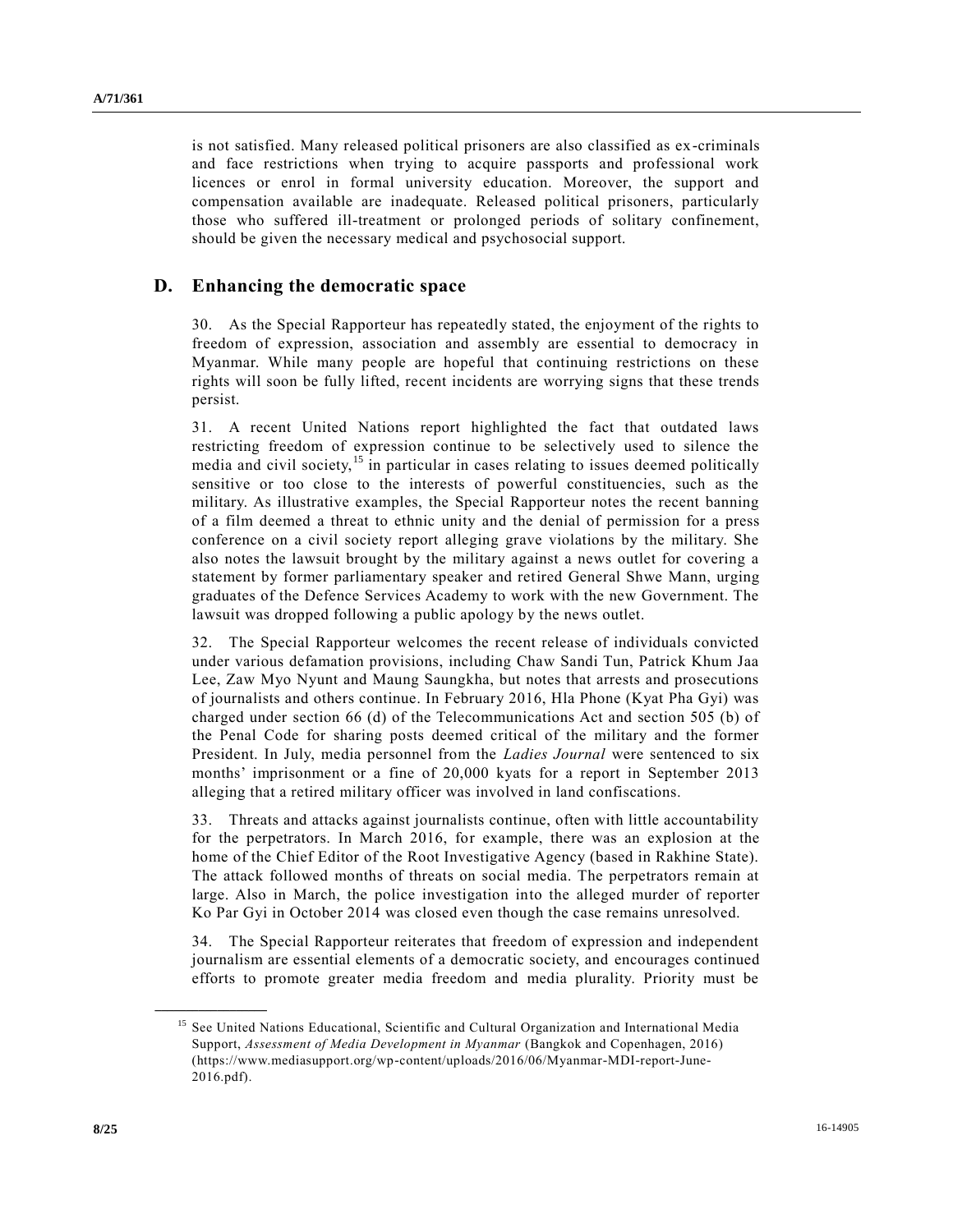given to the reform of relevant media laws and other legislation that influence freedom of expression more broadly, <sup>16</sup> and she hopes for quick progress in that area. She also recommends the prompt promulgation of a bill on the right to information, in line with international standards. As provided by the new Media Law, she hopes to see greater use of the Myanmar Press Council to resolve disputes with the media as an alternative to legal action. Additionally, she welcomes the development of an ethics code for journalists by the Myanmar Press Council. Other steps should be taken to develop a culture of ethical and responsible journalism, which is increasingly important as Myanmar's media environment continues to expand and evolve.

35. The Special Rapporteur has previously raised concerns regarding the arrest and prosecution of individuals exercising their fundamental rights, creating a new generation of political prisoners. While there has not been the same frequency and scale of arrests, problematic legal provisions continue to be applied against civil society actors and land and labour rights activists. The practice of bringing multiple charges across different townships for the same offence, or of bringing charges for offences allegedly committed in the past, also continues.

36. In February 2016, three interfaith activists, Pwint Phyu Latt, Zaw Zaw Latt and Zaw Win Bo, were convicted under the Immigration (Emergency Provisions) Act 1947 and sentenced to two years' imprisonment with hard labour. Zaw Win Bo was pardoned in April 2016, but Zaw Zaw Latt and Pwint Phyu Latt were convicted and sentenced to another two-year prison term under section 17 (1) of the Unlawful Association Act 1908 for being members of an interfaith peace delegation which visited Kachin State in 2013. The prosecutions followed an online campaign against the activists by the Buddhist Organization for the Protection of Race and Religion (MaBaTha).

37. In April 2016, Gambira (Nyi Nyi Lwin) was also convicted under the Immigration (Emergency Provisions) Act and sentenced to six months' imprisonment for allegedly entering Myanmar illegally. He was also subject to new charges relating to a past incident from 2012. Those charges were ultimately dropped, and he was released in July 2016 during the Special Rapporteur's visit.

38. In May 2016, 71 factory workers from Sagaing Division were arrested during a march protesting working conditions. Fifteen people were later charged under various sections of the Penal Code, with the charges including disturbing public order and unlawful assembly. In July, the 15 protestors boycotted their trials and were subsequently found to be in contempt of court and subjected to one month's imprisonment or a fine of 5,000 kyats. Their trials are currently pending.

39. The Special Rapporteur has also received reports of continued monitoring and surveillance of civil society actors and human rights defenders. During her visit, interlocutors were photographed and questioned by security personnel. During a private meeting with a village community in Rakhine State, she discovered a recording device placed by a Government official. She was also concerned to hear that several civil society actors were currently facing visa restrictions on their entry to Myanmar or had, once again, been placed on the "blacklist".

 $16$  Se[e A/HRC/31/71,](http://undocs.org/A/HRC/31/71) annex.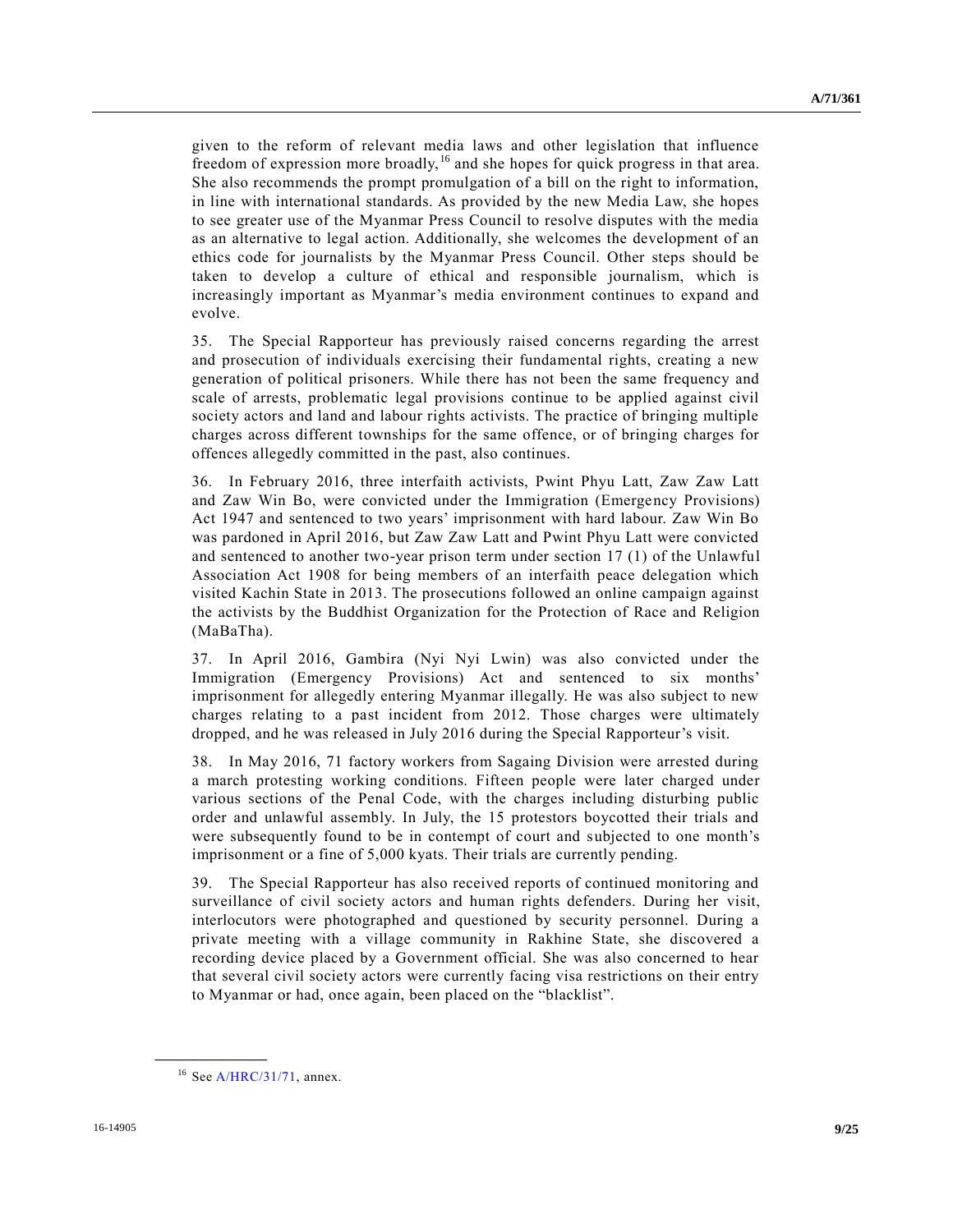40. The Special Rapporteur thus welcomes the priority given by the Ministry of Foreign Affairs (as outlined in its 100-day plan) to removing citizens living abroad from the blacklist and clearing their criminal records. While 600 individuals were removed from the list in July, thousands remain blacklisted. She also renews her request to all the civil society actors, media workers and prisoners she met with to report any cases of reprisals. The Government (in particular the Ministry of Home Affairs and Special Branch Police) must ensure that her interlocutors will not face any form of reprisal, including threats, harassment, punishment or judicial proceedings, as required by the Human Rights Council in its resolutions 24/24 and 12/2 and in the terms of reference for country visits by the special-procedures mandate holders. The Deputy Minister of Home Affairs gave assurances that these practices would cease in future visits and that no reprisals will occur.

41. As the Secretary-General has said: "civil society is the oxygen of democracy". A change of mindset is clearly needed at all levels of Government allowing civil society and the media to flourish. In future, the fundamental role of civil society in furthering democratic reforms and advocating for human rights must be fully recognized. Civil society can also monitor corruption and abuse of power, holding State institutions to account, but only in a safe and enabling environment. Its voice should not be excluded or restricted, but empowered and supported. The Government should forge real and meaningful partnerships with civil society.

## **III. Towards national reconciliation**

#### **A. The impact of conflict and looking towards peace**

42. Violent conflict continues to have a detrimental effect on individuals across the country. Sporadic clashes continue in Kachin State, including in and around the jade mining areas of Hpakant. In northern Shan State, violence is become increasingly complicated, with many armed actors taking an active part. A new front in the fighting has broken out in Rakhine State between the Arakan Army and the national armed forces, the Tatmadaw.

43. Conflict-related human rights violations continue to be reported, including attacks against civilians, extrajudicial killings, torture, inhumane and degrading treatment, forced labour, looting and property confiscation and destruction. During her visit, the Special Rapporteur met an individual whose sibling had been kidnapped and who had received no news of his fate at the time of their meeting, many weeks later. Such abductions, for forced recruitment or as hostages, are increasing. Incidents of sexual and gender-based violence continue to be of serious concern, with 20 cases reported per month.<sup>17</sup> Violations are reportedly committed by all sides, including by militias, some of which are supported by the Tatmadaw. Also of particular concern are increasing reports of violations committed by the Ta'ang National Liberation Army and the Restoration Council of Shan State, and indications of increased fear and distrust among communities which, in the past, have lived in harmony.

44. The Special Rapporteur calls upon all parties to respect the applicable standards of international human rights and international humanitarian law. Clear

<sup>&</sup>lt;sup>17</sup> See [S/2016/361,](http://undocs.org/S/2016/361) para. 53 and [A/HRC/31/71,](http://undocs.org/A/HRC/31/71) paras. 48-50.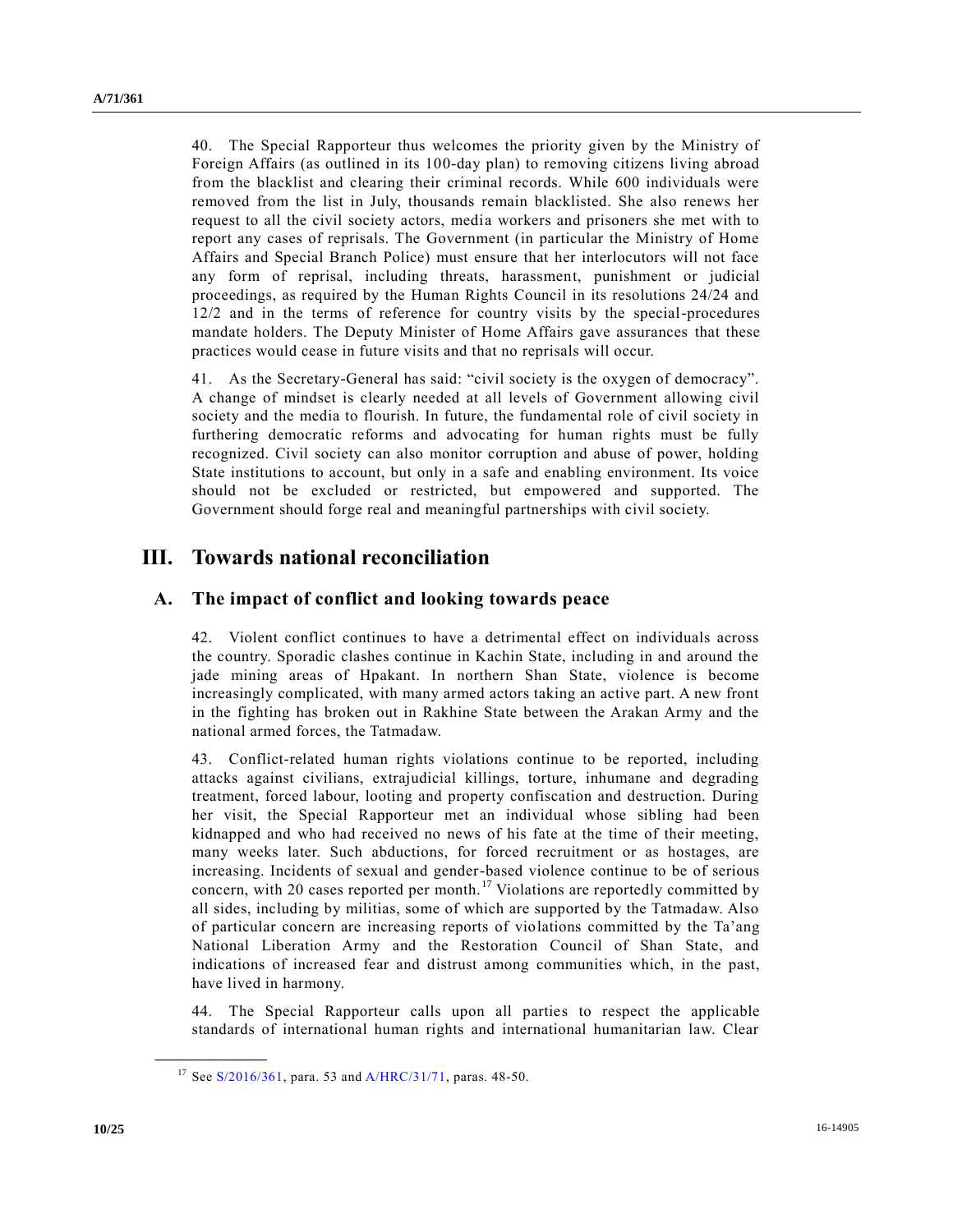policies prohibiting violations and awareness-raising activities about the standards should be in place. Furthermore, the Special Rapporteur underlines the need to combat impunity and to bring perpetrators to justice. In June 2016, seven civilians were killed in northern Shan State, and the Tatmadaw made a rare admission that soldiers were responsible for the deaths of five of the individuals. While welcoming the Tatmadaw's pledge to help the victims' families, the Special Rapporteur notes that the trial of the soldiers, as with many cases brought against military personnel,<sup>18</sup> will be conducted as a court martial. There is little information thus far on the way the process will proceed, and some families reportedly remain sceptical. Urgent steps should be taken to ensure independent and impartial investigations into all alleged violations, to ensure that victims or their families are given information about investigations and that the right to an effective remedy is observed. Cases with civilian victims should be systematically transferred to civilian courts. The vital work of civil society to retain and rebuild bridges between communities should also be supported.

45. The detention and prosecution of individuals under section 17 (1) of the Unlawful Associations Act continues, particularly in Kachin and Rakhine States, and in some cases with little supporting evidence. It is reported that some individuals have also been subjected to torture during interrogation. The Special Rapporteur emphasizes that such practices are unacceptable. Steps should be taken to prevent, investigate and prosecute all alleged acts of torture and inhumane and degrading treatment and to revise or abolish the Unlawful Associations Act.

46. The Special Rapporteur is also concerned by the continuing displacement of hundreds of thousands of individuals, including 3,600 people following recent fighting in Shan State and 1,900 in Rakhine State.<sup>19</sup> This is in addition to the  $96,400$ people who have been displaced for several years in northern Shan and Kachin States.<sup>20</sup> She heard from displaced persons of their daily struggles to survive, earn a basic living and access basic services, such as education and health care. She was extremely concerned by reports of decreasing humanitarian access, particularly access to the estimated 40,000 individuals in non-government-controlled areas of Kachin State. Limited and irregular humanitarian assistance was previously authorized, but access has recently been blocked. The Special Rapporteur also understands that, while previous requests for access would be sent through relevant ministries to the National Defence and Security Council, such requests are now handled by the Ministry of Home Affairs, with final clearance from the Commander-in-Chief. She was further informed about a proposal for people in non-government-controlled areas to travel to distribution points located in government-controlled or neutral areas; this would require a 1.5-day walk through dangerous areas for many people. The Special Rapporteur had hoped to assess the situation herself, but her application to visit Laiza in Kachin State was denied for

<sup>&</sup>lt;sup>18</sup> According to the Ministry of Defence, of 62 cases of murder/rape committed by military personnel against civilians from 2011-2015, 31 were tried by court martial.

<sup>&</sup>lt;sup>19</sup> Office for the Coordination of Humanitarian Affairs, "Myanmar: New displacements in northern Shan State" (31 May 2016), 2 June 2016 (http://reliefweb.int/report/myanmar/myanmar-newdisplacement-northern-shan-state-31-may-2016). Office of the United Nations High Commissioner for Refugees, "Myanmar: Rakhine CCCM Dashboard (1-Jun-2016) (http://reliefweb.int/report/myanmar/myanmar-rakhine-cccm-dashboard-1-jun-2016).

<sup>&</sup>lt;sup>20</sup> Office for the Coordination of Humanitarian Affairs Humanitarian Country Team, "Myanmar humanitarian needs overview", 30 November 2015 (http://reliefweb.int/report/myanmar/ myanmar-humanitarian-needs-overview-2016).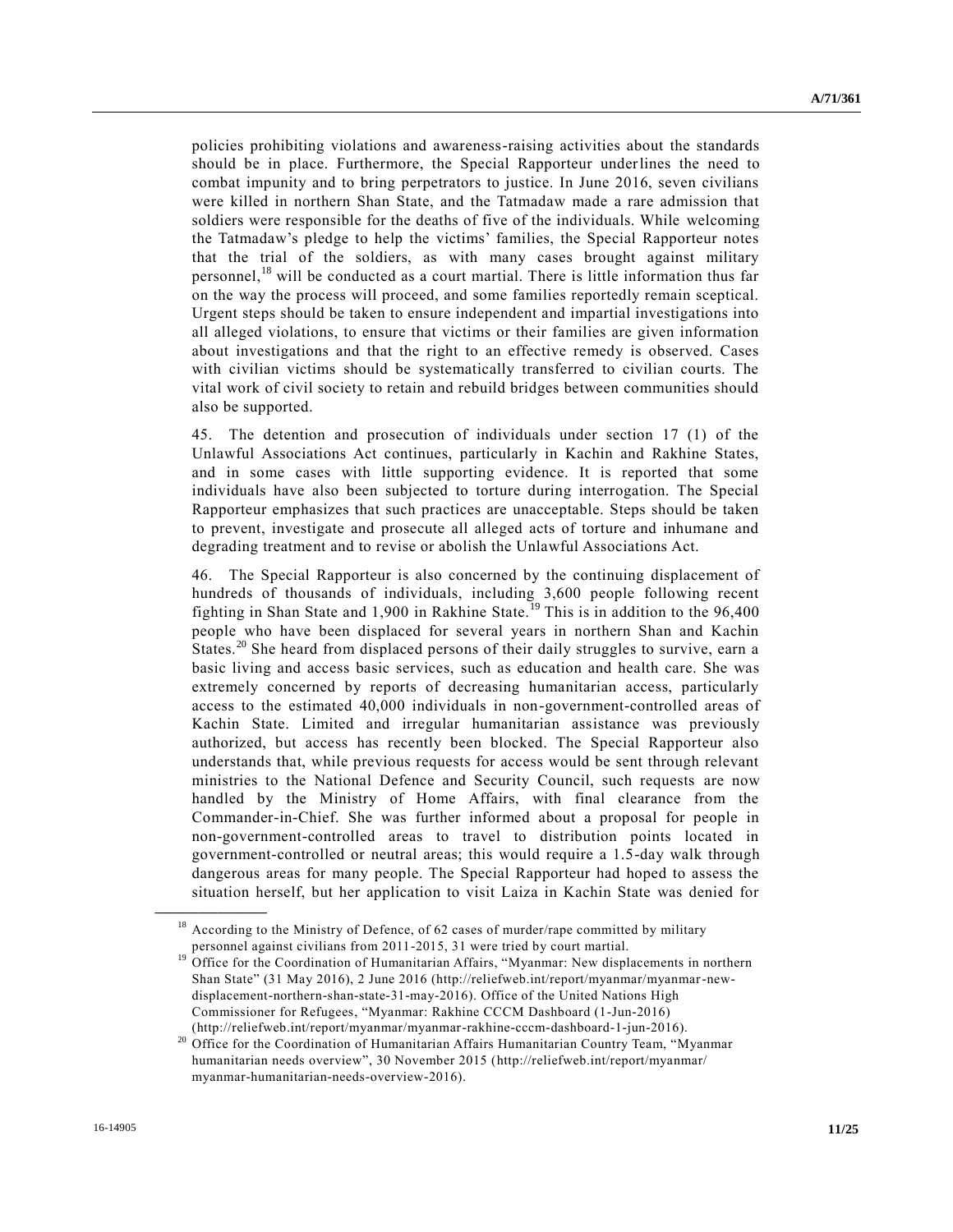security reasons. Despite initial positive signals, her visit to Kutkai in northern Shan State was also denied at the last minute on security grounds.

47. The Special Rapporteur reminds the Government of Myanmar of its obligation to guarantee the human rights of its population during armed conflict.<sup>21</sup> The United Nations and its partners should have regular, independent and predictable access to all those needing humanitarian assistance. All parties to the conflict should immediately grant humanitarian access to all populations in need, through cross-line operations, where required, and ensure that any permission required is granted through a transparent, efficient and prompt process.

48. Humanitarian assistance also remains a challenge in Rakhine State, where international organizations are required to apply for travel authorizations three weeks in advance through a burdensome procedure with no flexibility for possible changes. Additional authorizations are required for travel to northern Rakhine State. Muslim staff face restrictions on their freedom of movement and are required to seek additional authorizations, which hamper their official functions. Access to some camps for internally displaced persons, including the provision of medical services, is also restricted to a limited number of hours per week, significantly impeding the provision of vital assistance to all communities in need.

49. The conditions in the camps for internally displaced persons visited by the Special Rapporteur have not significantly improved since her previous visits, with a number of continuing problems, including overcrowding, the deterioration of temporary shelters and housing and the lack of proper sanitation facilities. She remains concerned about the dire housing conditions of the majority of internally displaced persons, including those in camps around Sittwe. Longhouses accommodating multiple families, initially designed to last only a few years, are now collapsing. She reiterates that durable solutions to displacement must be found in accordance with international standards. They should include voluntary return to places of origin and should not involve the permanent segregation of communities. The right to an adequate standard of living must be ensured for people displaced and returned.

50. Last year's elections were broadly seen as a sign of hope, but many people affected by conflict have expressed disappointment at the lack of change in their situation. The Special Rapporteur hopes that durable peace will be achieved in order for change to be realized. She therefore welcomes the priority given to the peace process by the Government and its efforts to reach out to all ethnic armed groups. She also welcomes the official formation of the National Reconciliation and Peace Centre, chaired by Aung San Suu Kyi, in July 2016. The Special Rapporteur was informed during her visit that preparations were under way for the "21st Century Panglong Conference", scheduled to be held in August 2016. She will be following developments closely. She notes that several preparatory summits have been held, including summits of ethnic armed groups and of young people from ethnic areas. It is vital that human rights issues are comprehensively addressed during the continuing dialogue, including commitments and mechanisms for accountability, equality and non-discrimination. Complex issues related to historically entrenched inequalities, as well as arrangements for sharing land and natural resources, must also be tackled.

<sup>&</sup>lt;sup>21</sup> Human Rights Council resolution 9/9.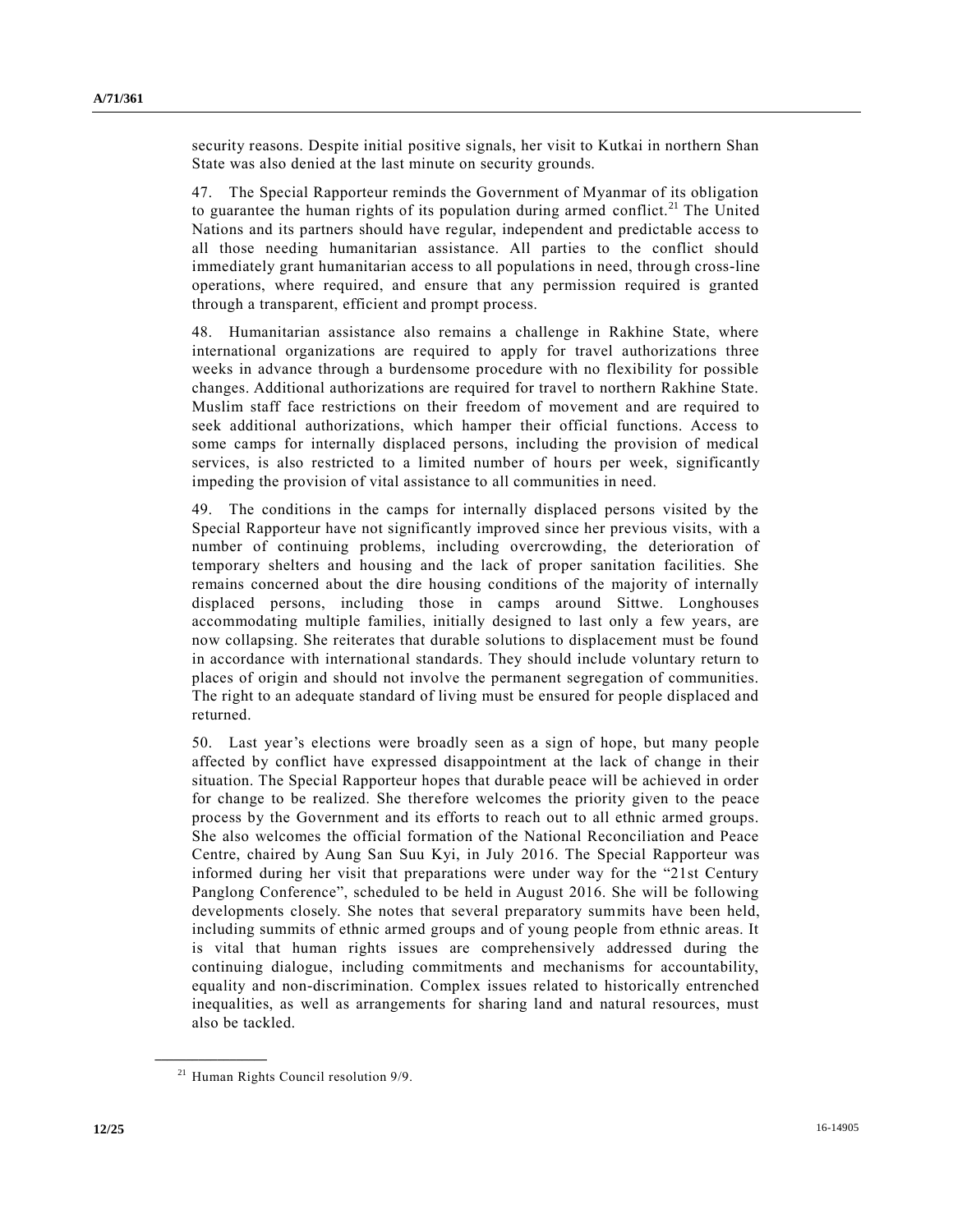51. The Special Rapporteur notes that a parallel civil society forum will be held alongside the Panglong Conference. She reiterates the importance of the participation of civil society organizations in the process as vital partners. They should have a voice in all areas of discussion, including issues which are seen by some as political, but have a significant impact on human rights.

52. Women must be full, equal and effective participants at all stages of the peace process, in line with Security Council resolutions 1325 (2000) and 1889 (2009). The Special Rapporteur welcomes information that, in two of the State-level joint monitoring committees, 50 per cent of the members are women. Women generally remain underrepresented, however. During her visit, she met women working in the area of human rights and conflict who could contribute greatly to the process, and she understands that civil society organizations intend to put forward female candidates. Given their important role, the peace process should include, at least, a 30 per cent representation of women at all levels in line with previous commitments. A gender perspective should be included, building on provisions on women's rights in the nationwide Ceasefire Agreement, so that discussions can address the gender-specific consequences of conflict, the needs and priorities of affected populations and their participation in post-conflict reconstruction.

53. The return of refugees and internally displaced persons will become a greater priority as the peace process continues. The Special Rapporteur thus welcomes the joint workshop on returns by the Ministry of Border Affairs and the Office of the United Nations High Commissioner for Refugees in July 2016. She emphasizes that all returns must be entirely voluntary and comply with international standards, including the Guiding Principles on Internal Displacement annexed to General Assembly resolution 46/182 and the Framework on Durable Solutions for Internally Displaced Persons of the Inter-Agency Standing Committee. Clear policies and systems are also needed to address the return of land or land allocation for displaced persons, which should be in line with the Principles on Housing and Property Restitution for Refugees and Displaced Persons.

54. The presence of landmines and other unexploded ordnance continues to impede returns. It is reported that 10 of Myanmar's States and regions are contaminated to some extent.<sup>22</sup> In the first three months of 2016 alone, 21 landmine casualties were documented in Shan State. While welcoming the completion of demining in a small area of Kayin State, the Special Rapporteur calls for mine action activities to be rapidly expanded to all affected areas. The assistance of the international community should be sought in this task. During her visit, she was informed that several parties to the conflict, including the Tatmadaw, continue to lay mines. She hopes that this practice will immediately cease given the effect of landmines on the safety, health and lives of local civilian populations. She also calls for the signature and ratification by Myanmar of the Convention on the Prohibition of the Use, Stockpiling, Production and Transfer of Anti-Personnel Mines and on their Destruction without delay.

55. The Special Rapporteur welcomes the release of 146 underage recruits from the armed forces in 2015 and a further 46, thus far, in 2016. She also recognizes the steps taken to prevent recruitment of underage recruits, including training on age

 $22$  International Campaign to Ban Landmines and Cluster Munition Coalition, "Myanmar\_Burma Mine Action", 3 November 2015 (http://www.the-monitor.org/en-gb/reports/2015/ myanmar\_burma/mine-action.aspx).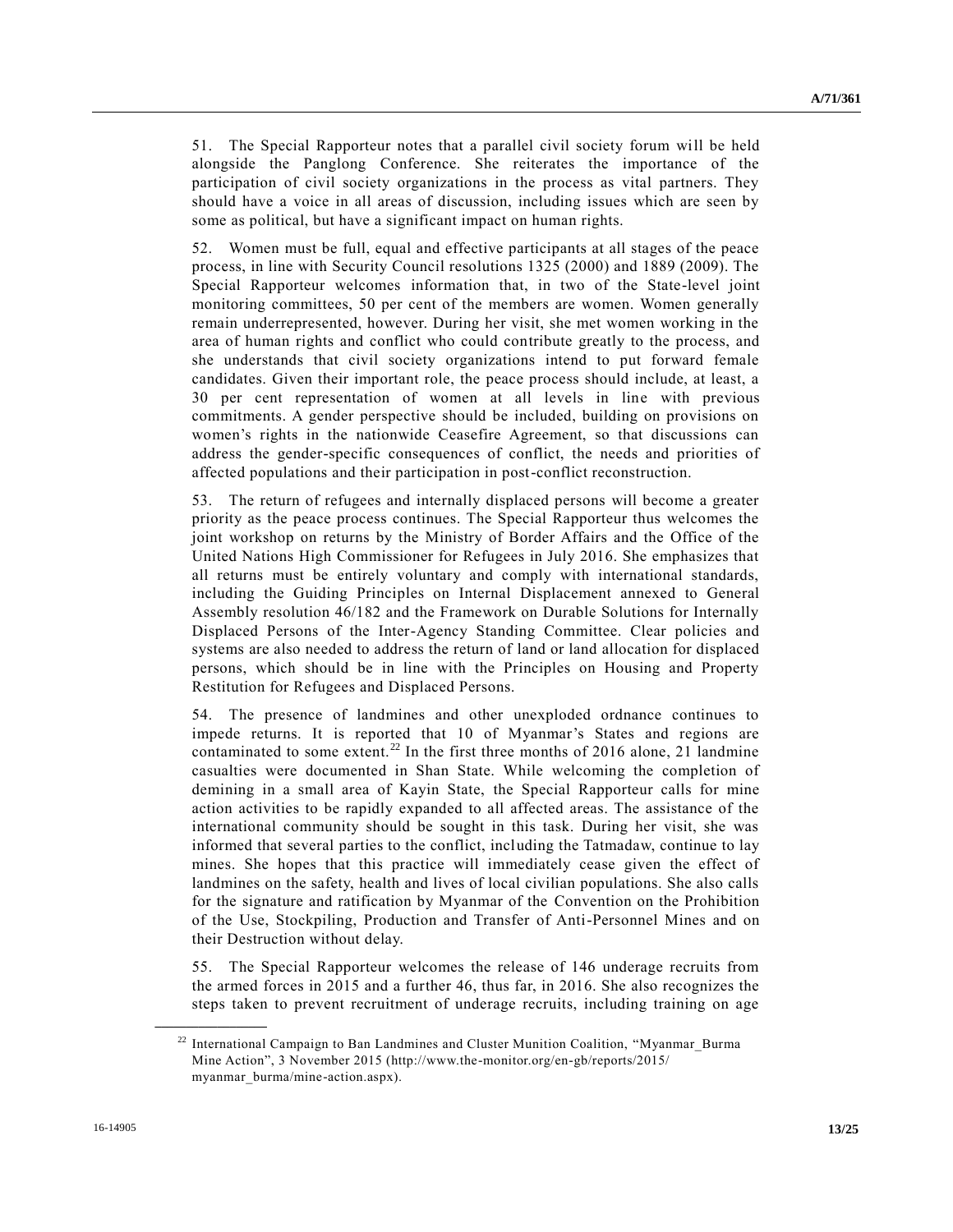assessment in recruitment centres. However, eight parties remain listed in the Secretary-General's report on children and armed conflict.<sup>23</sup> Priority attention should be given to the report's recommendations, including the inclusion of relevant provisions in the new Child Law and prompt ratification of the Optional Protocol to the Convention on the Rights of the Child on the involvement of children in armed conflict.<sup>24</sup> She also calls on ethnic armed groups to end underage recruitment and for the development of action plans against child recruitment and other violations.

#### **B. Ensuring respect for the rights of minorities**

56. Central to national reconciliation is respect for the rights of minorities in Myanmar. The Special Rapporteur has previously raised concerns about longstanding discrimination, including policies prohibiting the teaching of minority languages and restrictions on the freedom of religion or belief. Those concerns were also highlighted in an OHCHR report.<sup>25</sup> She thus reiterates that discrimination, which is the basis of long-standing grievances among ethnic communities, must be addressed in any future political dialogue.

57. Recent steps, such as the creation of a Ministry for Ethnic Affairs and the development of a formal policy on multilingual education are commendable. Yet it will also be vital to establish the necessary institutional, legal and policy framework to ensure greater respect for minority rights. That framework should be based on international human rights principles. In this regard, the Government should develop a comprehensive anti-discrimination law or policy to ensure that minorities can exercise their human rights without discrimination and in full equality before the law. The Government should also fully implement, translate and disseminate the Declaration on the Rights of Persons Belonging to National or Ethnic, Religious and Linguistic Minorities.

58. The establishment of the Central Committee on the Implementation of Peace, Stability and Development of Rakhine State signals the priority given to addressing the complex challenges facing communities there. Rakhine State, now the poorest state in Myanmar, faces long-standing social and economic underdevelopment, including malnutrition, low incomes, poverty and weak infrastructure, compounded by natural hazards.<sup>26</sup> Some 120,000 persons remain displaced following the outbreak of communal violence in 2012.

59. The Special Rapporteur notes the recent announcement of a 142-point plan by the Central Committee and looks forward to further engagement in this regard. While there is an appropriate emphasis on equitable development, health care and humanitarian assistance to all communities, human rights must be at the heart of the response if sustainable peace and reconciliation are to be achieved. This will entail measures to ensure consultation and full participation of affected communities in the design and implementation of responses and planning processes, and measures to end the current segregation of communities and promote a more tolerant and inclusive society. Fundamentally, it means putting an end to institutionalized discrimination against Muslim communities as an urgent priority and ensuring

 $23$  [A/70/836-S/2016/360.](http://undocs.org/A/70/836–S/2016/360)

<sup>24</sup> Ibid., paras. 109-110.

 $^{25}$  [A/HRC/32/18.](http://undocs.org/A/HRC/32/18)

<sup>26</sup> Center for Diversity and National Harmony, *Rakhine State Needs Assessment*, September 2015.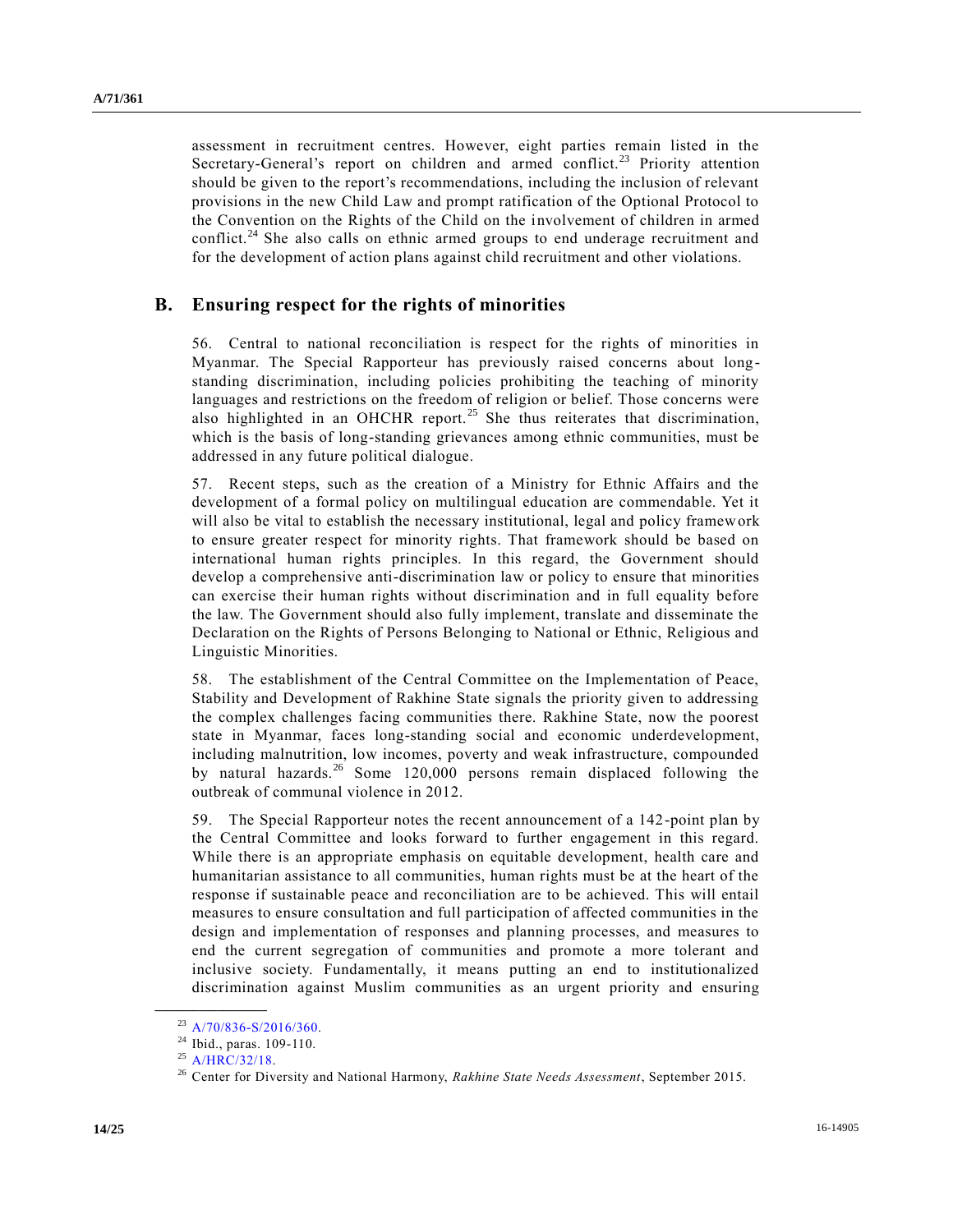accountability for alleged systematic human rights violations. These are significant challenges, but also opportunities for positive change.

60. The Special Rapporteur's visit confirmed that, unfortunately, the situation in Rakhine State has not changed significantly. Discriminatory local orders, policies and practices continue to deny Muslim communities some of their most fundamental rights and must be removed.<sup>27</sup>

61. In northern Rakhine State, a curfew order imposed in 2012 continues to prohibit gatherings of five or more people in public areas, including mosques, further affecting daily life and basic religious observances. Of particular concern are continuing restrictions on freedom of movement, which go beyond any justification of ensuring security and stability. As previously highlighted, such restrictions severely affect all aspects of life, including access to basic services and livelihoods. They also hamper interaction between the communities and negatively impact longterm stability and reconciliation. Restoration of the freedom of movement therefore remains an important priority. Without progress on this key issue, it will be impossible to address many other human rights concerns in Rakhine State.<sup>28</sup>

62. The Government is trying to resolve the legal status of Muslim communities throughout Rakhine State, including their access to citizenship. A citizenship verification exercise recently undertaken in several areas will be rolled out throughout the State. Identity cards for national verification are being issued without designation of race or ethnicity, and without expiration dates. The Special Rapporteur acknowledges the Government's attempt to improve upon a verification exercise piloted in Myebon in 2014. Yet, there continues to be scepticism and even resistance to this latest initiative, particularly given the revocation of the temporary registration cards (white cards) last year. Many people with whom the Special Rapporteur spoke, including representatives of the Kaman community, expressed frustration that citizens, or those entitled to citizenship, were required to undergo this process. Additionally, many people claimed that they were not given prior information and received no further explanation afterwards. It was also clear that the verification exercise had been developed without consultation, and, in particular, without consultation with the communities concerned.

63. As the verification exercise continues, it will be important to consult fully wit h and involve those directly affected, including the establishment of clear time frames for each stage of the process. The Government must demonstrate that those granted citizenship will be able to acquire the rights to which they are entitled. Accordingly, it must address the situation in Myebon, where those already granted citizenship remain in camps and continue to face restrictions on their freedom of movement and access to basic services.

64. The Special Rapporteur is aware of the highly sensitive and politicized nature of these issues. Ultranationalist groups and religious movements have spread misinformation and further fuelled tensions between communities. As one example, fears about population increases in Aung Mingalar, a Muslim enclave in Sittwe, resulted in a headcount, conducted in May 2016. The count ultimately showed no appreciable change in population numbers. In addition, during the Special Rapporteur's visit, public perceptions of her views on the situation in Rakhine State,

<sup>27</sup> Se[e A/HRC/32/18,](http://undocs.org/A/HRC/32/18) para. 43.

<sup>&</sup>lt;sup>28</sup> [A/HRC/31/71,](http://undocs.org/A/HRC/31/71) para. 39.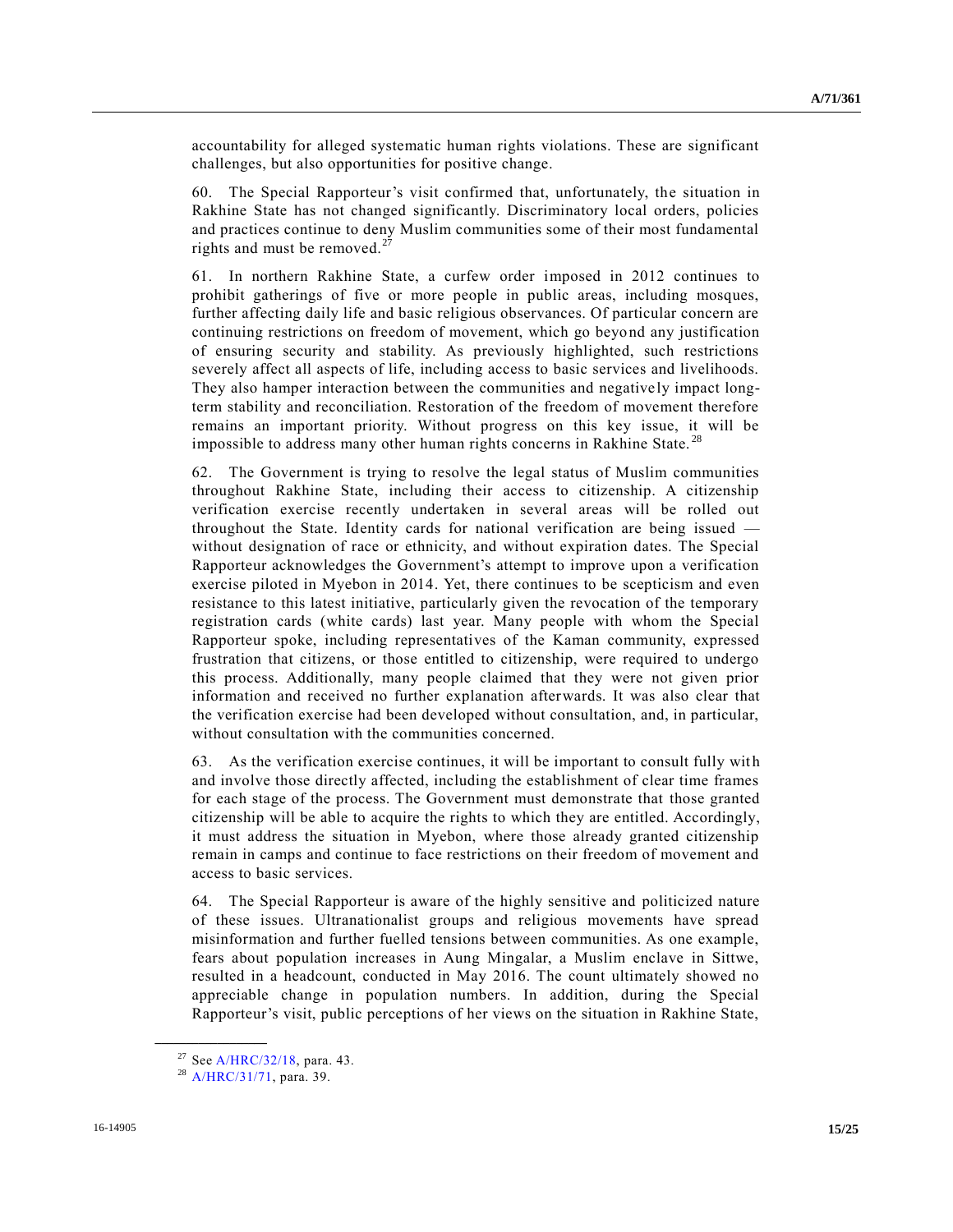including issues related to terminology, resulted in the cancellation of a meeting by a political party, as well as the posting of death threats on social media. More can, and must, be done through proactive engagement and dialogue to counter such misinformation, which only serves to increase hostility and polarize communities.

65. Issues related to the use of certain words or terms remain sensitive. Five individuals were convicted and fined one million kyats under section 8 of the Printing and Publishing Enterprise Law 2014 (harming rule of law and public tranquillity) for publishing a calendar containing the word "Rohingya". Four individuals were subsequently convicted and sentenced to one year's imprisonment in June 2016, under section 505 (b) of the Penal Code, for the same offence. The Special Rapporteur is also aware that even attempts to find alternative terminology for both communities have resulted in protests and demonstrations (organized by the Organization for the Protection of Race and Religion (MaBaTha)). While she notes efforts to avoid the use of sensitive terms or to design a new identification card for citizenship verification that does not specify the person's ethnicity, such decisions cannot be unilaterally taken or imposed. Any further action on these complex issues must be consultative and efforts must be made to bring communities together. Ultimately, issues of terminology must not divert attention from the priority issues at stake in Rakhine State. The concerns and needs are real and urgent for all the communities concerned.

### **C. Combating and preventing religious intolerance and incitement to hatred**

66. It is clear that divisions and tensions along religious lines remain pervasive. The Special Rapporteur has previously highlighted, for example, restrictions faced by religious minorities, notably by Christian groups.<sup>29</sup> Contrary to rumours and fears, census data on religion released on 21 July 2016 indicated only small increases in the Christian population (from 4.9 per cent to 6.2 per cent) and Muslim population (from 3.9 per cent to 4.3 per cent) compared with the last census in 1983.

67. Incidents of hate speech, incitement to hatred and violence and religious intolerance (particularly against Muslim communities) continue to give cause for concern. During her visit, the Special Rapporteur addressed recent reported attempts to evict Muslim vendors around Shwedagon Pagoda and to build pagodas or stupas on the property of, or close to, other religious buildings, including churches and mosques, in Kayin State in April 2016. She also expressed concern at the recent destruction of a mosque, school and Muslim cemetery in Bago region in June 2016. Additionally, she notes another worrying case of a recent burning of a mosque in Kachin State.

68. The Government should take prompt action to address these incidents, inter alia, by conducting thorough investigations and holding perpetrators to account. Reports that the authorities will not pursue action for fear of fuelling greater tensions are precisely the wrong signal to send. The Government must demonstrate that instigating and committing violence against an ethnic or religious minority community has no place in Myanmar. Perpetrators should be treated in accordance with the law, regardless of race, religion or ethnicity.

<sup>&</sup>lt;sup>29</sup> Se[e A/69/398,](http://undocs.org/A/69/398) para. 40.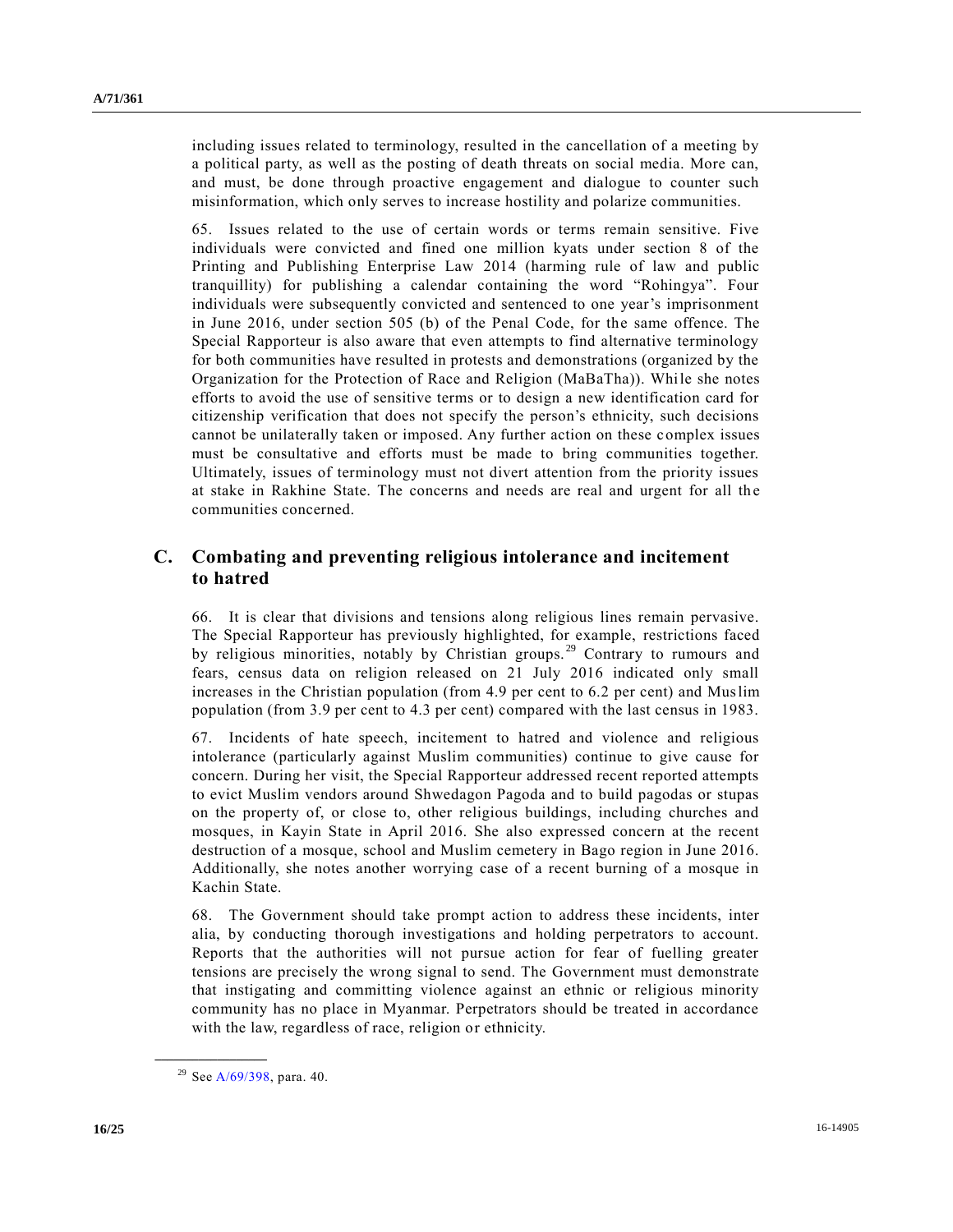69. As previously recommended, comprehensive measures to address the root causes of such tensions and violence must also be implemented.<sup>30</sup> Serious and extreme instances of incitement to hatred which cross a clearly defined threshold combining a number of elements should be criminalized.<sup>31</sup> In other instances, civil laws providing for diverse procedural and substantive remedies should be adopted. Any measures taken should not, however, unduly restrict the rights to freedom of expression, assembly and association. Prevention should be prioritized, through education, information and media campaigns and other means, in order to deconstruct discriminatory stereotypes and promote greater religious tolerance.

70. The Special Rapporteur notes the establishment in July 2016 of the Emergency Management Central Committee, tasked with preventing and mitigating interreligious violence. The Committee will work directly with the authorities at all levels and with civil society. She also notes discussions regarding the development of laws on religious harmony and hate speech, and encourages broad and transparent consultations with interfaith, religious and civil society organizations and others, as well as with experts on international human rights standards.

71. The Special Rapporteur also commends Aung San Suu Kyi's commitment to condemning hate speech and incitement to hatred and violence against minorities. Additionally, she commends statements by the Minister for Religious Affairs and Culture against hate speech,<sup>32</sup> as well as the Commander-in-Chief's recent statement against religious extremism.<sup>33</sup> Other public officials and political leaders must also speak out.

72. The Special Rapporteur is closely following developments regarding MaBaTha, having herself been the subject of derogatory and offensive statements by one of its leaders. In July 2016, the Minister for Religious Affairs and Culture cautioned against the continuing use of hate speech and noted that action would be taken accordingly. The State religious authority, the State Sangha Maha Nayaka Committee, has also challenged the status of MaBaTha, reportedly stating that it is not an organization formed in accordance with its rules and directives.

73. The Special Rapporteur is also encouraged by the efforts of religious leaders and civil society actors to counter incitement to hatred. She notes, for example, the online petition organized by civil society protesting the eviction of Muslim vendors around Shwedagon Pagoda in April 2016. She also notes the efforts of organizations such as the Center for Diversity and National Harmony to promote greater interfaith dialogue and foster trust between communities. Such efforts must be bolstered by the Government and the new Central Committee. Government initiatives to promote interfaith and intercommunal harmony must be conducted in cooperation with civil society and with religious and community leaders.

<sup>30</sup> [A/HRC/31/71,](http://undocs.org/A/HRC/31/71) para. 32.

<sup>31</sup> [A/70/412,](http://undocs.org/A/70/412) para. 32.

<sup>32</sup> *Agence France Presse*, "Myanmar minister warns nationalists to end hate speech", 15 July 2016.

<sup>33</sup> Ye Mon, "Military chief condemns religious extremism", *Myanmar Times*, 14 July 2016 (http://www.mmtimes.com/index.php/national-news/21369-military-chief-condemns-religiousextremism.html).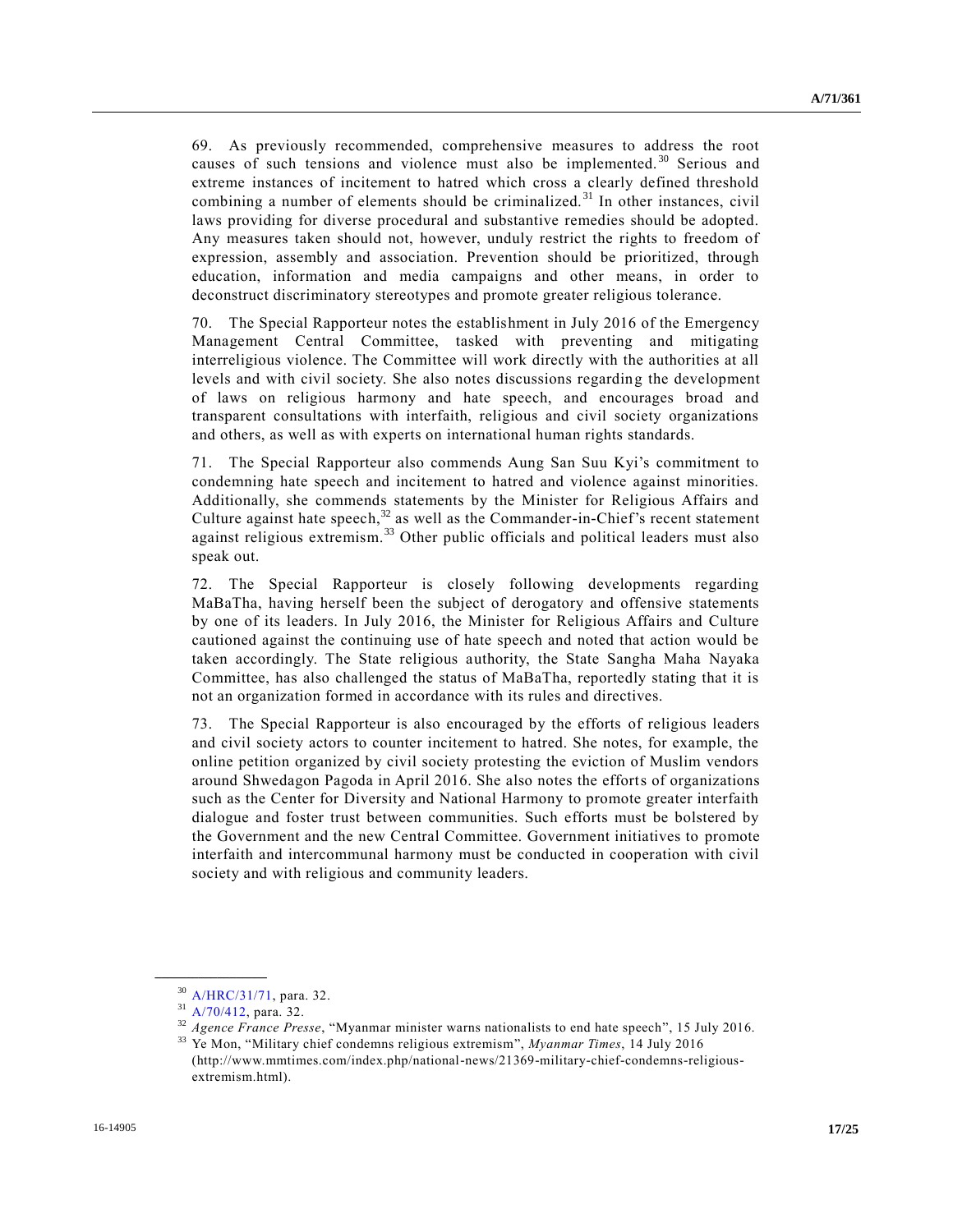# **IV. Realizing economic, social and cultural rights for the prosperity of all**

74. As Myanmar continues its reform process, the protection and fulfilment of economic, social and cultural rights must remain priorities, alongside investment in the skills and education of the population, in order to reap benefits in the future.

75. Birth registration, vital for access to many essential services, remains low across Myanmar. The Special Rapporteur was informed that in some conflictaffected areas no birth registration has taken place for several years because of difficulties accessing registration centres. Birth registration also remains alarmingly low in Muslim communities in Rakhine State, and the process for registering children on household lists has become more onerous. She welcomes the Government's commitment to registering an additional one million children in seven States and territories, including Rakhine State, next year and the removal of birth registration as a requirement for school enrolment. Myanmar should build on these commendable steps with international partners to achieve universal birth registration as soon as possible, and urgently register the estimated 5,000 blacklisted children in northern Rakhine State.

76. Child labour remains prevalent, with approximately one in 10 children aged between 5 and 17 years at work, almost half of them in hazardous occupations.<sup>34</sup> The majority come from rural areas and work in the agriculture, forestry and fishing sectors, as well as in manufacturing, trades and other services. The Special Rapporteur welcomes the Government's efforts, including the mainstreaming of child labour issues in its 100-day plans and the development of a hazardous work list in the country. She also welcomes efforts to develop a national plan of action with the International Labour Organization (ILO) and hopes that it can be finalized quickly. She notes that education is currently only compulsory up to the age of 10 years, resulting in a gap between the age at which compulsory education finishes and the minimum age of employment begins.<sup>35</sup> This gap increases the risk of child labour and exploitation. As discussed with the Government, the Special Rapporteur proposes that the age of compulsory education should be increased incrementally. She also encourages the Government of Myanmar to ratify the ILO Minimum Age Convention, 1973 (No. 138).

77. Education is a particular challenge in displaced communities and was a central concern raised by displaced persons when speaking with the Special Rapporteur. In Kachin State, many spoke of the lack of secondary and tertiary education and the low quality of primary education. In Rakhine State, members of the Rakhine community around Sittwe highlighted the long distances that had to be travelled to reach a secondary school. In camps for Muslim communities around Sittwe, there is only one secondary school, leaving many without access to formal education. The Special Rapporteur notes that small numbers of Muslim students are now able to attend Sittwe University, but underlines the need to dramatically expand access to education at all levels, irrespective of religion or ethnicity.

<sup>34</sup> 2015 Myanmar National Labour Force Survey.

<sup>&</sup>lt;sup>35</sup> The current minimum age of employment is 13 years, but in the amended draft of the Child Law it is increased to 14 years.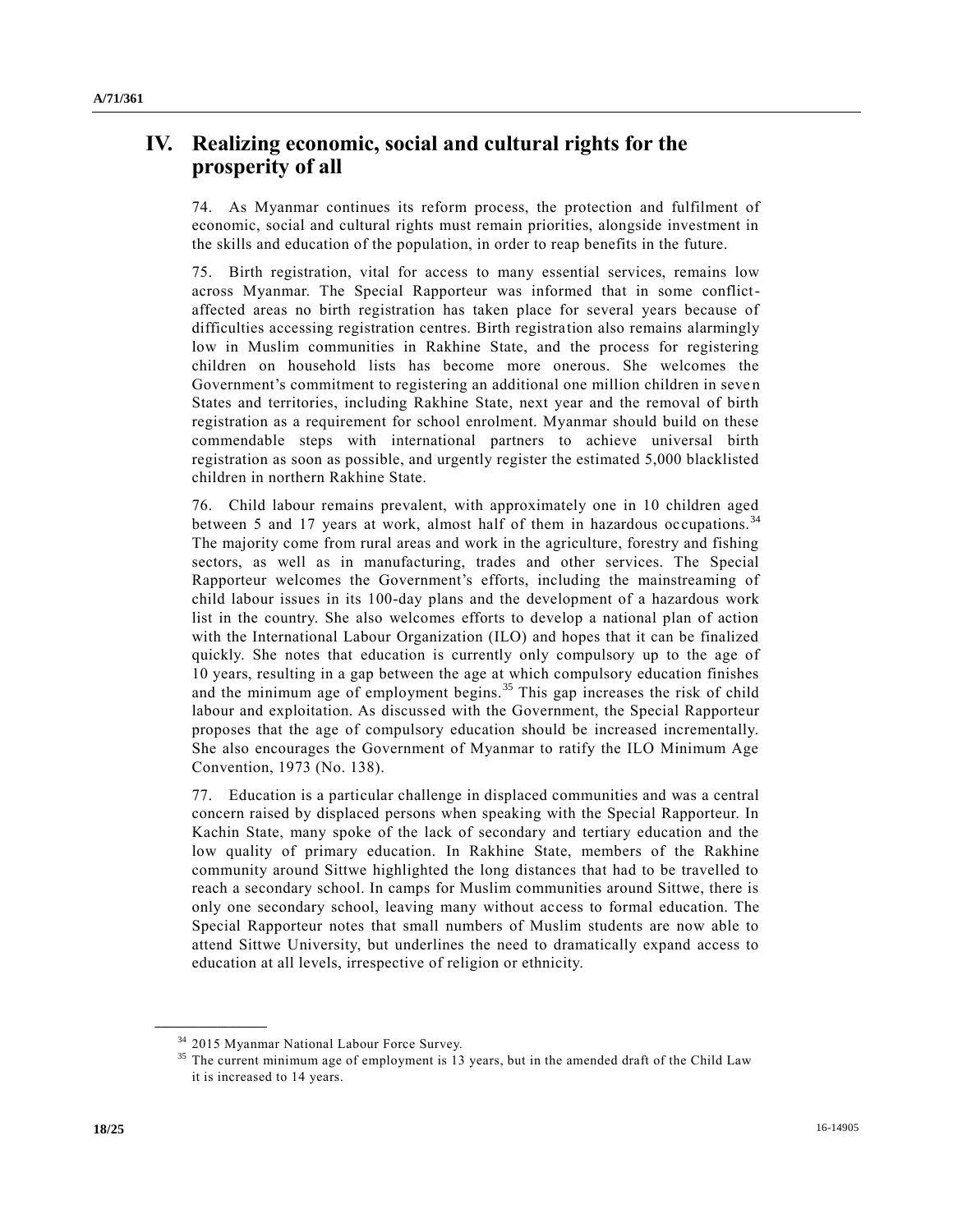78. There is also a need to improve access to health care, particularly in rural and conflict-affected areas. This is especially true in Rakhine State, where Muslim communities in several townships can seek emergency medical treatment only at Sittwe hospital. This requires an onerous referral process, several hours' travel in many cases and, often, a police escort. Delays in accessing emergency treatment have resulted in preventable deaths, and more deaths are likely to occur if this policy is not changed.

79. Safe and timely access to health care is a basic right which should be available to all without discrimination. At a minimum, all people (including Rohingya and people of unresolved citizenship status) should have safe access to township hospitals and other facilities in emergency situations. The Special Rapporteur received assurances during her visit that this will be considered.

80. Sufficient funding should be made available to the education, health and social welfare sectors. The Special Rapporteur therefore welcomes indications that the recently-formed Financial Commission intends to amend the 2016-2017 Union Budget to allocate more funds to these important sectors. She believes that investment in these areas is a direct investment in the future prosperity of Myanmar.

81. As Myanmar continues to become more open, the impact of development projects on economic, social and cultural rights will become increasingly prominent. Development is needed for increased prosperity, but it cannot take place at the cost of human rights. The Special Rapporteur therefore reiterates the need for a rightsbased and people-centred form of sustainable development, with projects carefully planned and scrutinized to maximize the benefits for all.

82. With an increase in projects proposed by local and international companies, the Special Rapporteur underlines the need to respect the rights of affected communities. During her visit, she met an individual affected by a large project who was informed that she will lose her home, but was given no further information. Communities must be consulted in a meaningful process throughout all project phases. Evictions, in both rural and urban areas, should be in line with the Basic Principles and Guidelines on Development-Based Evictions and Displacement.<sup>36</sup> The Government should consider a moratorium on all larger-scale projects, during which time extensive and meaningful consultations should be conducted with all stakeholders and advice sought on reviewing these projects in the light of international standards.

83. The impact of the mining industry on communities (particularly jade mining) remains a matter for concern. In May 2016, at least 13 people were killed by a landslide of waste from a jade mining operation. In addition, individua ls continue to be displaced as mines expand with insufficient consultation or compensation. Civil society representatives drew attention to an "environmental disaster zone", with companies operating with little regard for the rule of law. Drug addiction in these and other areas also remains rife.

84. The Special Rapporteur welcomes the recent decision to suspend the issuance and renewal of licences for jade extraction until the legal framework is reformed. She also welcomes the visit by members of the Ministry of Environmental Conservation and Forestry to mining areas and their call for the terracing of waste

<sup>36</sup> [A/HRC/4/18,](http://undocs.org/A/HRC/4/18) annex I.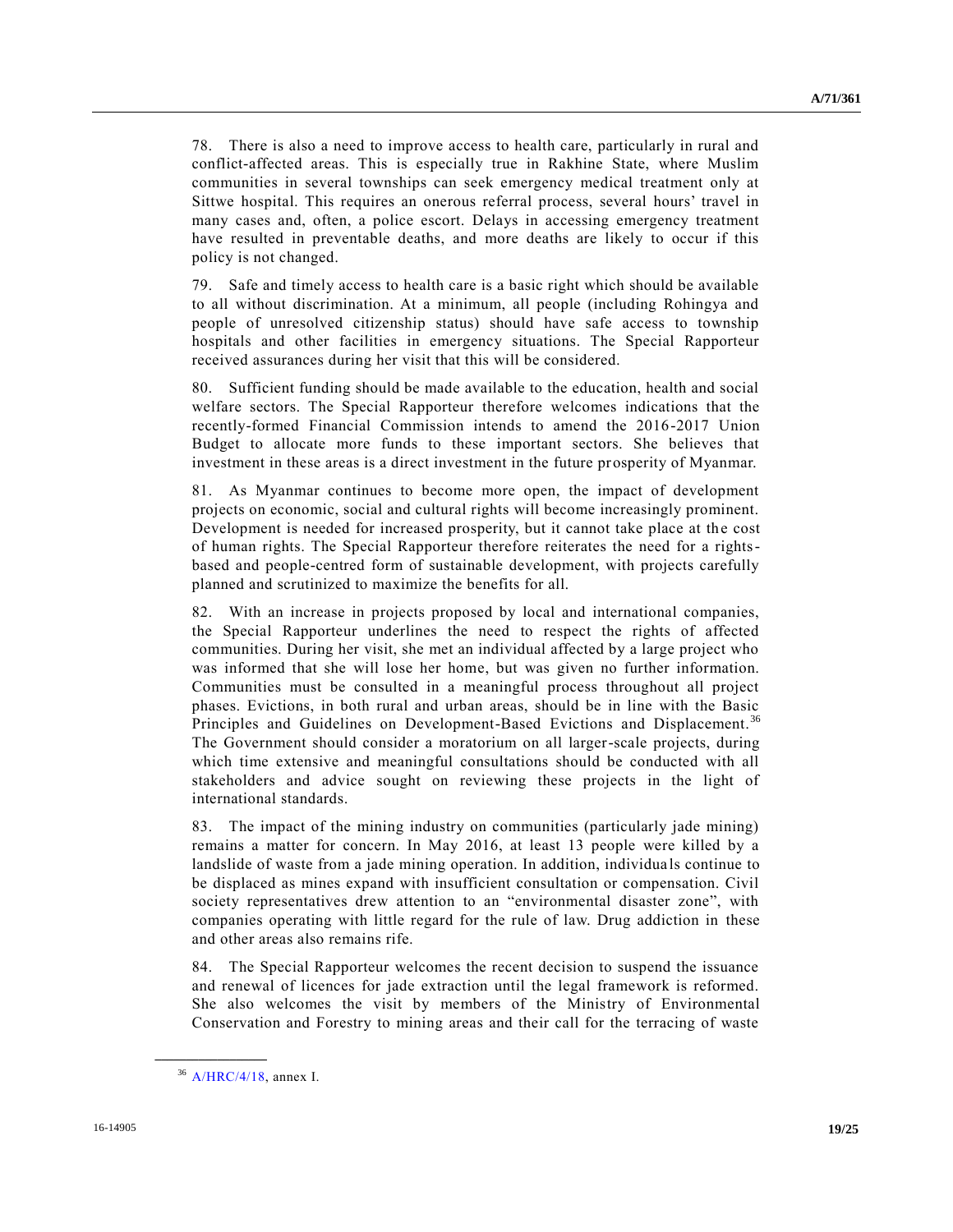heaps to prevent further landslides. However, additional steps are needed to address continuing rights violations. All mining companies should complete thorough assessments, as required by the recently adopted Environmental Impact Assessment Procedures. Mining has been on hold during the recent rainy season, and consideration should be given to allowing companies to resume mining only after they have submitted such an assessment. Compliance with the resulting plans should be continuously monitored in future; a joint body of representatives of civil society and affected communities could perform this function. Consideration should be given to ensuring that all applicable legislation, regulations and directives are publicly available and reviewed to ensure they include environmental, social and human rights protections.

85. The Special Rapporteur has previously highlighted the importance of transparency so that local communities can hold vested interests to account and ensure respect of their rights.<sup>37</sup> She welcomes the publication in January 2016 of Myanmar's first report under the Extractive Industries Transparency Initiative (covering April 2013 to March 2014). As Myanmar is to produce a second report in early 2017, she hopes that the person to lead this process will be designated quickly, as required by the Initiative's standard. <sup>38</sup> She also reiterates that the next report should contain detailed information relating to the jade industry, including beneficial ownership and contract terms, which could help tackle corruption in the sector.<sup>39</sup>

86. Land continues to be central to the livelihoods of the majority of the population. The Special Rapporteur remains of the opinion that dealing with past and continuing land confiscations and creating a fair, transparent regulatory system in line with international standards are some of the most pressing challenges for the Government. She therefore welcomes the formation of the Central Review Committee on Confiscated Farmlands and Other Lands and corresponding bodies at local levels. The Committee has returned over 13,000 acres (5261 hectares) of land since its creation and pledged to resolve all pending cases within six months. The Special Rapporteur is concerned, however, by the multiplicity of bodies to which potential complainants could have recourse (including parliamentary complaints committees), which could give rise to confusion. While welcoming the information that all land-related complaints will be forwarded to the Central Committee, she believes that clear information should be communicated publicly at all stages of the process.

87. The legal framework governing land issues must also be amended as a priority to limit the likelihood of future unjust confiscations. The Special Rapporteur welcomes the steps taken to draft a new comprehensive land law, building on the National Land Use Policy adopted in 2016. She hopes that all relevant stakeholders will be consulted, including civil society and affected communities, throughout the drafting process. The law should ensure the protection of customary land use and community-managed resources and be consistent with international standards. With increasing foreign investment in Myanmar, the Special Rapporteur emphasizes that private companies, both local and international, have a responsibility not to cause,

<sup>37</sup> [A/HRC/31/71,](http://undocs.org/A/HRC/31/71) para. 69.

<sup>38</sup> Extractive Industries Transparency Initiative, *The EITI Standard 2016* (Oslo, 2016), requirement 1.1 (b) (https://eiti.org).

<sup>39</sup> [A/HRC/31/71,](http://undocs.org/A/HRC/31/71) para. 69.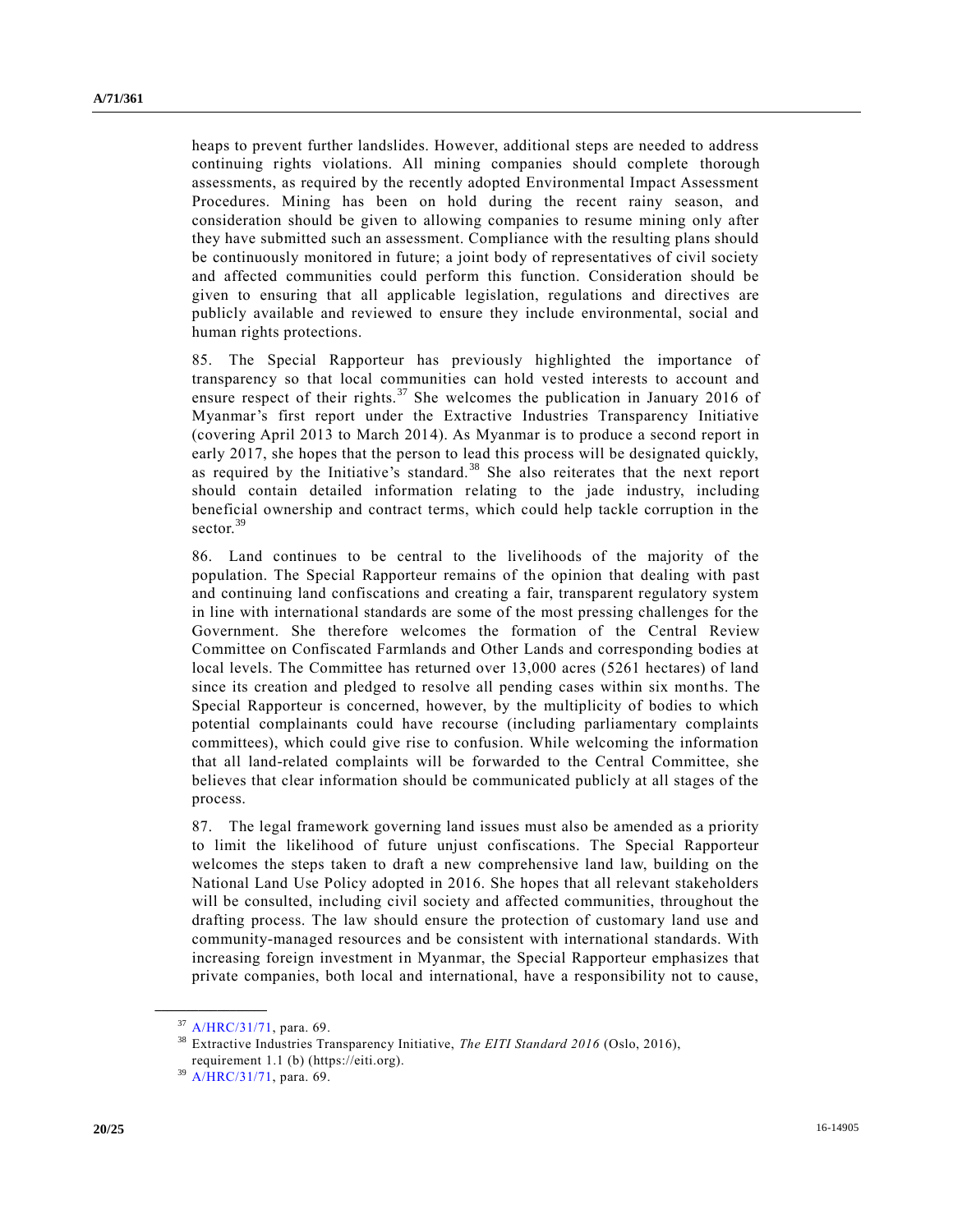contribute or be directly linked to human rights abuses. She encourages all businesses to abide by the United Nations Guiding Principles on Business and Human Rights and other relevant standards, which can benefit project efficiency and relationships with local communities. She also notes that several controversial projects are being implemented by international companies and calls on the respective Governments to fulfil their duties to protect human rights, as called for by the Human Rights Council in its resolution 31/24.

# **V. Engaging with the international human rights system**

88. The Special Rapporteur recommends greater engagement by Myanmar with the international human rights system. She welcomes a workshop jointly organized by OHCHR and the Ministry of Foreign Affairs on the International Covenant on Economic, Social and Cultural Rights and hopes it will lead to quick ratification of the Covenant by Myanmar. She also hopes that Myanmar will ratify other core human rights treaties, in particular the Optional Protocol to the Convention on the Rights of the Child on the involvement of children in armed conflict, as well as the International Covenant on Civil and Political Rights and the Convention against Torture and Other Cruel Inhuman or Degrading Treatment or Punishment and its Optional Protocol.

89. In November 2015, Myanmar underwent its second universal periodic review process. The Special Rapporteur welcomes Myanmar's acceptance of 166 out of 281 recommendations. The Government should consider developing a national human rights plan of action to support the implementation of all recommendations, including those of other human rights mechanisms.

90. In July 2016, the Committee on the Elimination of Discrimination against Women examined the combined fourth and fifth periodic reports of Myanmar. The Special Rapporteur urges the full implementation of the Committee's concluding observations and recommendations, $40$  — many of which address issues referenced in the present report.

91. The Special Rapporteur emphasizes that the prompt establishment of an OHCHR country office with a full mandate could give vital assistance to the Government in addressing the complex and wide-ranging human rights challenges currently facing Myanmar. She notes that discussions are under way and hopes that an agreement can be reached quickly.

# **VI. Conclusions**

**\_\_\_\_\_\_\_\_\_\_\_\_\_\_\_\_\_\_**

92. The Special Rapporteur welcomes the Government's commitment to furthering democratic transition, national reconciliation, sustainable development and peace, and the important steps already taken in this regard. However, Myanmar's young democracy can only progress if human rights are fully integrated into its institutional, legal and policy framework. Building a culture of respect for human rights must be a priority now and in the future.

<sup>40</sup> [CEDAW/C/MMR/CO/4-5.](http://undocs.org/CEDAW/C/MMR/CO-4-5)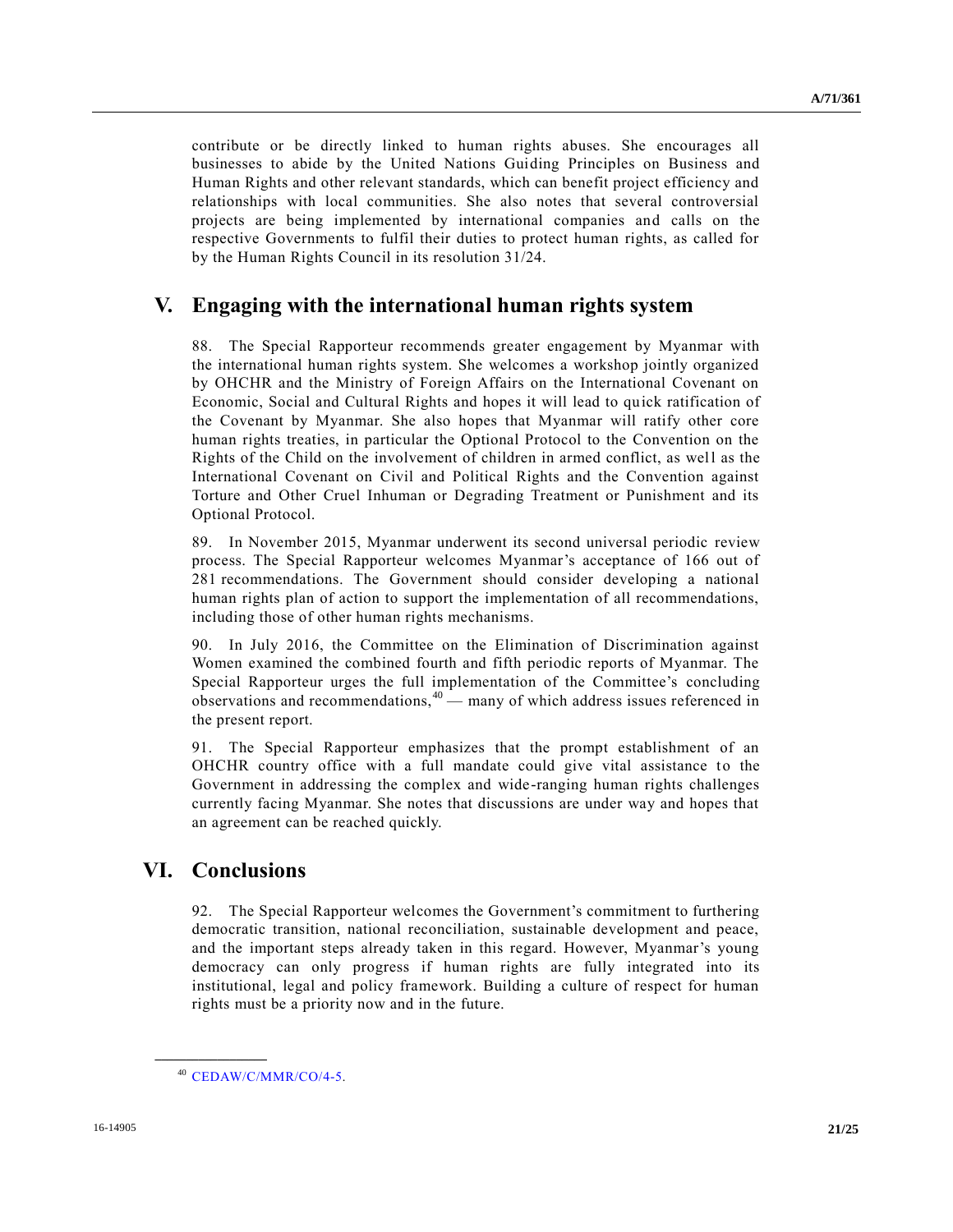93. After the euphoria following the elections, the reality of the wide -ranging challenges facing the new Government has not significantly dampened the sense of hope for change. It will therefore be the key test for this Government to capitalize on its overwhelming public support and current momentum to make progress in human rights priorities and further reforms.

94. Although the new Government has asked the international community to give it time to act, the Special Rapporteur intends to remain constructively engaged in advocating for greater progress on human rights. She will also continue to hold Myanmar accountable to its international human rights obligations.

95. The international community also has a responsibility in this regard. In the rush to forge or strengthen political or economic ties, international actors must continue to prioritize human rights, in business and investment relations and elsewhere. In particular, actors supporting development projects in Myanmar should proactively ensure respect for the rights of affected communities. More broadly, international actors should not undermine human rights priorities by, for instance, remaining silent when confronted with concerns or, at worst, becoming complicit in perpetuating abuses. The international community should remain fully engaged in human rights issues, through continued monitoring, advocacy and other means, and by providing necessary support to the Government and other stakeholders for further democratic reforms in line with international human rights standards.

96. It is vital that all actors work together to ensure that human rights are respected and protected across Myanmar.

### **VII. Recommendations**

97. **The Special Rapporteur recommends that concrete steps be taken prior to the issuance of her next report to the Human Rights Council in March 2017 to implement the recommendations below.**

98. **With a view to upholding the rule of law and enhancing democratic space, the Government of Myanmar is encouraged to:**

(a) **Undertake a comprehensive review of legislation and legal provisions that limit fundamental freedoms and contravene international human rights standards, including the four "protection of race and religion" laws, with clear target dates;** 

(b) **Establish a legislative reform process with clear timelines and consultation processes to ensure transparency and adequate engagement by civil society and the public, and establish a vetting mechanism to ensure compliance with international standards;**

(c) **Release all remaining political prisoners and immediately cease the arrest and prosecution of those exercising fundamental rights;**

(d) **Provide adequate compensation and support for released political prisoners;** 

(e) **Stop surveillance and monitoring of civil society, and investigate and redress systematically any threats, acts of intimidation or harassment against media and civil society actors.**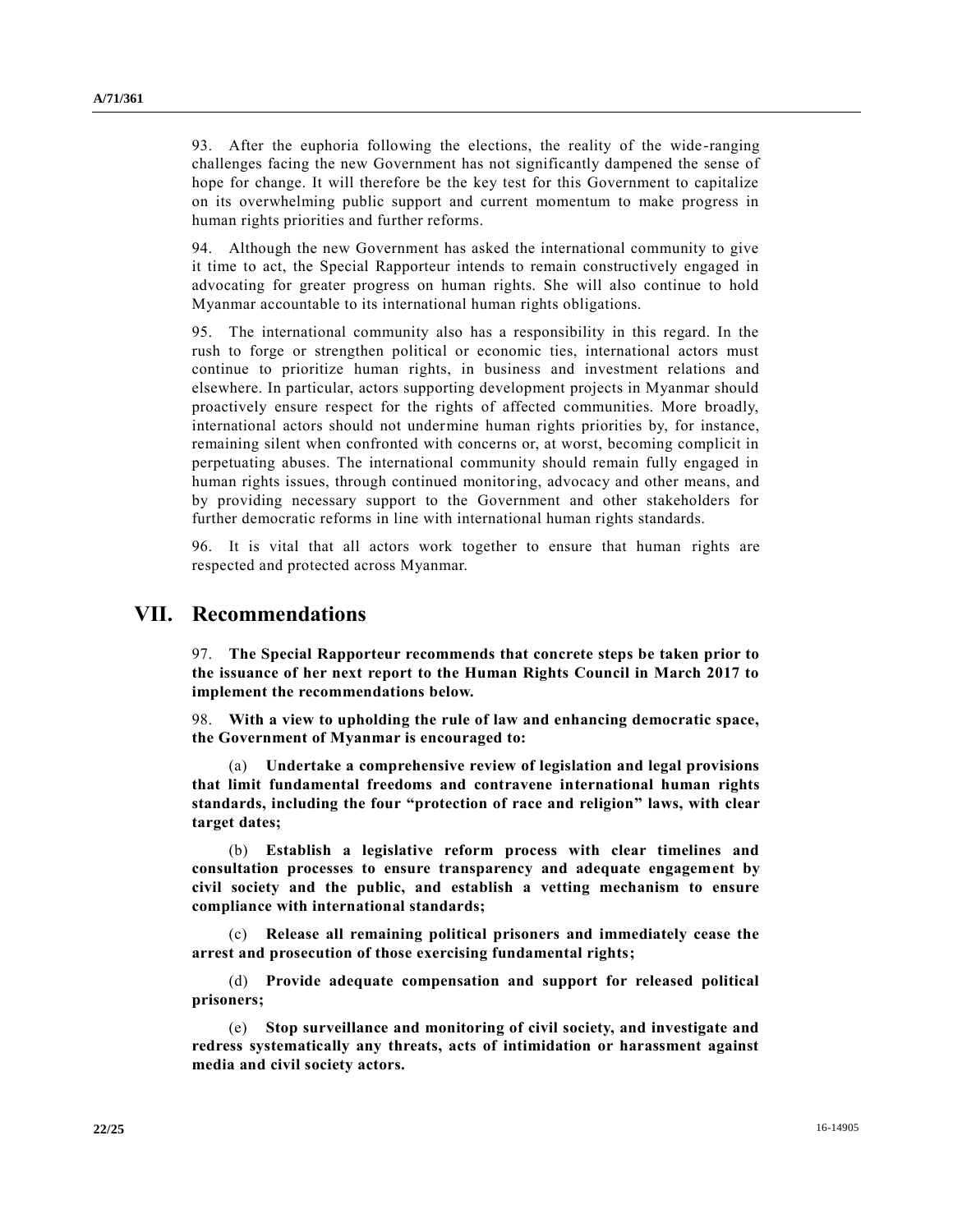99. **In order to address immediate conflict-related concerns, the Government of Myanmar should:**

(a) **Ensure that the United Nations, its partners and civil society organisations have regular, independent and predictable access to all those in need of humanitarian assistance wherever they are located;**

(b) **Ensure prompt, independent and impartial investigations into allegations of violations in conflict areas and the prosecution and punishment of all perpetrators;** 

(c) **Cease immediately the use of landmines and scale up the clearance of mines and unexploded ordnance and marking and fencing activities;**

Become party to the Convention on the Prohibition of the Use, **Stockpiling, Production and Transfer of Anti-Personnel Mines and on Their Destruction;**

(e) **Conduct a full verification count of all underage soldiers and ensure their release;**

(f) **Ensure greater participation of women in the peace process, particularly in leadership roles, with a minimum quota of 30 per cent and integration of a gender perspective into political dialogues;**

(g) **Ensure the full participation of affected communities and civil society in the peace process.** 

100. **In order to combat discrimination against minorities, the Government of Myanmar should:** 

(a) **Implement a comprehensive set of measures to combat and prevent acts of incitement to discrimination, hostility and violence against minorities, including an anti-discrimination law or policy, while upholding internationally recognized human rights standards;**

(b) **Lift the curfew order and restrictions on freedom of movement in Rakhine State;**

(c) **Remove all discriminatory local orders, instructions and other policies and practices.**

101. **With a view to protecting the economic, social and cultural rights of the population, the Government of Myanmar should:**

(a) **Ensure access to adequate health, education and other basic services for all, particularly in Rakhine State, without discrimination;**

(b) **Proactively ensure participatory, inclusive and meaningful consultations on development projects and the proper consideration of all comments received;**

(c) **Draft, following consultations with civil society and affected populations, an overarching land law which complies with international standards;**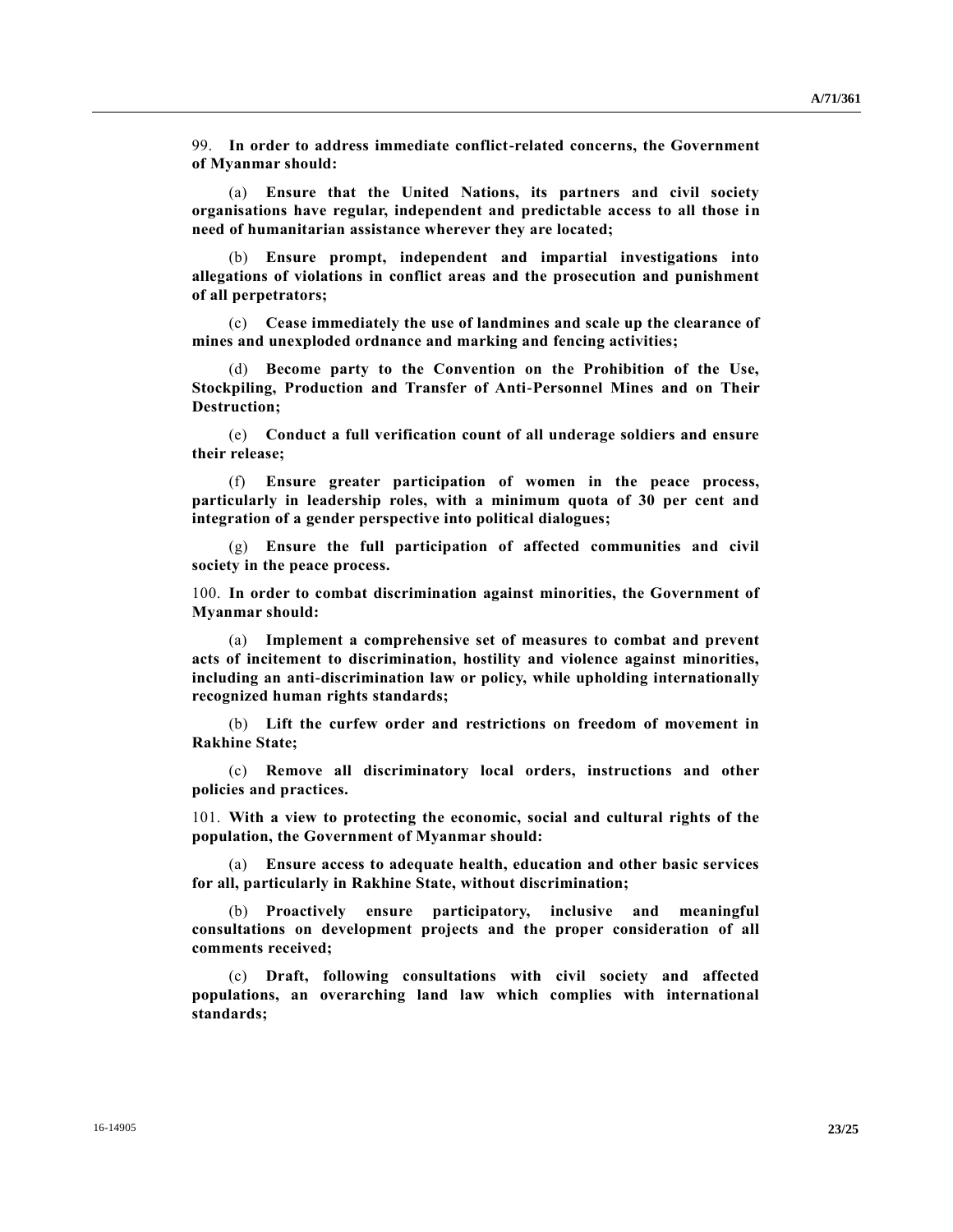(d) **Streamline the complaints procedure for land disputes and ensure that information on the process is widely disseminated to guarantee non-duplication of procedures and prevent gaps;**

(e) **Ratify the ILO Minimum Age Convention, 1973 (No. 138) and incrementally increase the age of compulsory education from 10 to at least 14 years.**

102. **In order to enhance international human rights engagement, the Government of Myanmar should:**

**Expedite the establishment of an OHCHR country office in Myanmar with a full mandate;**

(b) **Ratify the International Covenant on Economic, Social and Cultural Rights and the Optional Protocol to the Convention on the Rights of the Child on the involvement of children in armed conflict.**

103. **In the longer term, the Government of Myanmar should implement the following recommendations under the following areas.**

**Anchor human rights within further democratic reforms**

(a) **Continue judicial reforms and the capacity-building and training of the judiciary;** 

(b) **Initiate a process of consultation with all stakeholders on the review and amendment of the Constitution to bring it into line with international standards;** 

**Address the aftermath of conflict and further peacebuilding** 

(c) **Develop a programme of comprehensive support for victims and survivors of sexual and gender-based violence in conflict situations, including access to justice, health and psychosocial care, and socioeconomic support;** 

(d) **Develop a strategy and timeline for comprehensive mine mapping and removal. Institute systematic mine risk and education activities for communities in affected areas;** 

(e) **End child recruitment into the armed forces through a strengthened age determination process in recruitment procedures, improved enforcement of existing accountability, and unhindered access to and independent monitoring and oversight of all armed forces;**

**Ensure greater respect for the rights of minorities**

(f) **Resolve the legal status of habitual residents of Myanmar and ensure that they have equal access to citizenship through a non-discriminatory process, and review the Citizenship Law 1982 and bring it into line with international standards;**

(g) **In Rakhine State, address long-standing challenges to social and economic development through a human-rights-based approach, while ensuring the participation of the communities affected, and fostering reconciliation and integration between communities;**